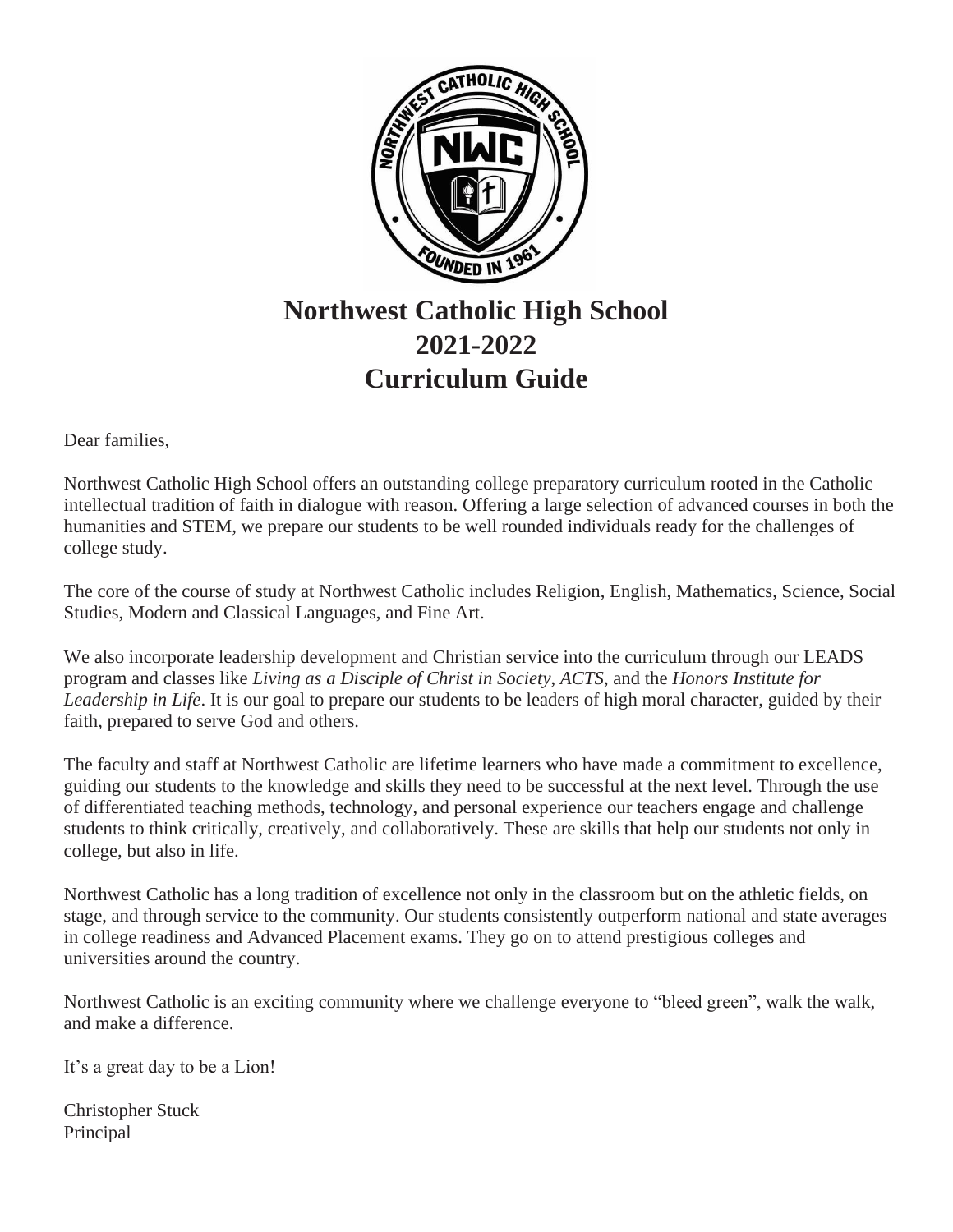### **Administration**

# **Leadership Team**

Director of Athletics Ms. Ashley Mara Director of Campus Ministry Mr. Chris Haddad Director of Admissions Mr. Andrew Selig Director of Advancement Mrs. Beth Boyle Director of Technology Mr. Patrick Williamson Director of School Counseling Mrs. Heather Alix

# **Academic Staff**

Director of School Counseling Mrs. Heather Alix School Counselor Mrs. Mary Jo Foran School Counselor Mrs. Kelly Morrison School Social Worker Mr. Michael Tyler Librarian Mrs. Helga Phillips Registrar Mrs. Katie Rose

#### **Academic Department Chairs**

World Language Mrs. Ana Barrett Mathematics Ms. Claudia Hart Science Mr. Mark Dodd Performing Art Mrs. Sara Avery

President Rev. Michael Dolan Principal Mr. Christopher Stuck Associate Principal Mrs. Jennifer Montoney

Religion Deacon Richard Santos English Ms. Joan Keating-McKeon Social Studies Mr. Paul Fitzpatrick Fine Art Ms. Celina Marquis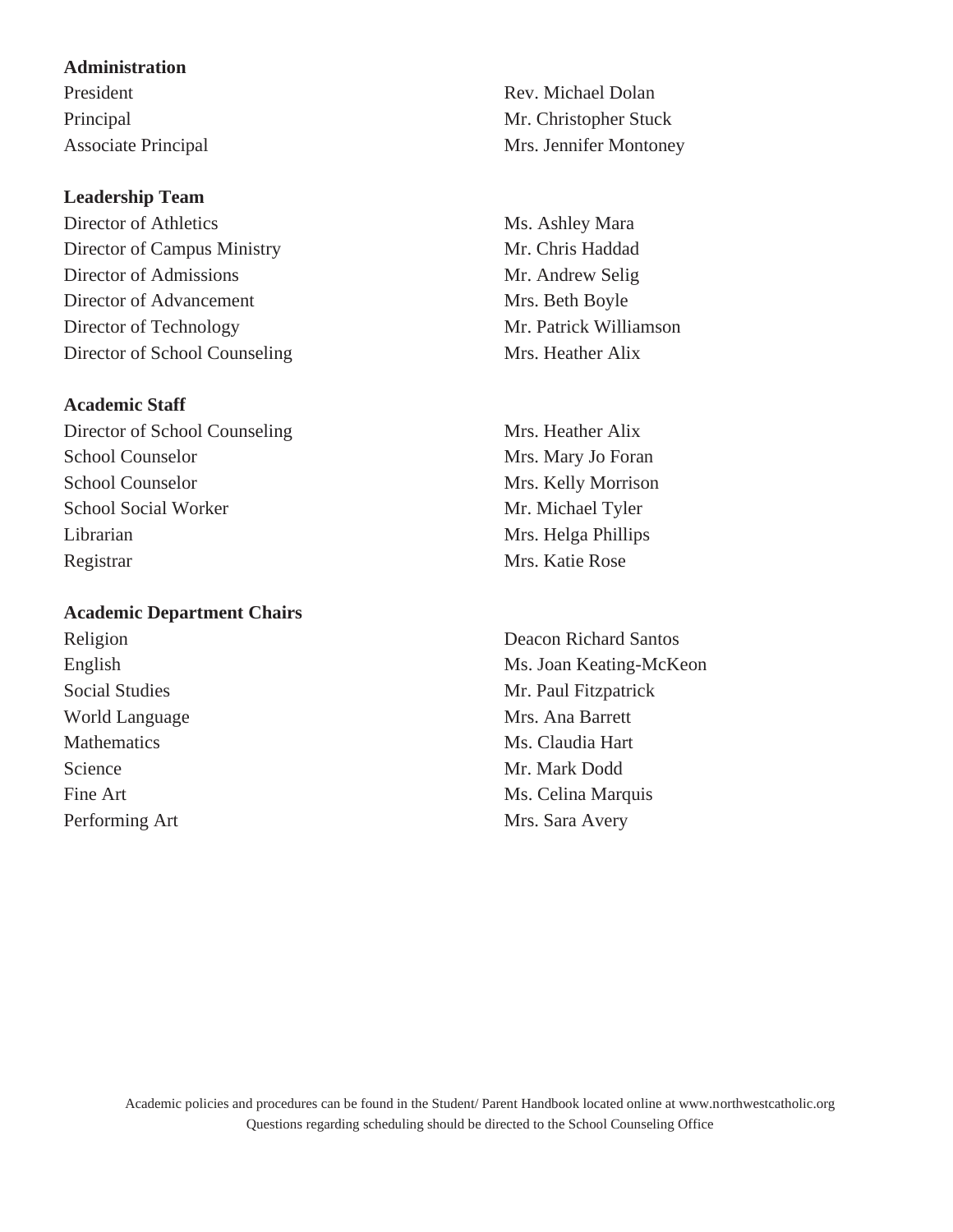# *SCHOOL COUNSELING PROGRAM*

### **Academic Advisement, Counseling, and College Placement**

Northwest Catholic school counselors are dedicated to ensuring that each student reaches his or her potential while in high school and is prepared to meet challenges of the future.

The school counseling program consists of classroom lessons as well as individual and group counseling techniquesto support each student's academic progress, extracurricular involvement, and social interactions. The goal of our program is to prepare students to become well-rounded with the necessary skills to successfully compete in college and beyond. Counselors maintain an active role during each student's four-year academic journey. Additionally, informational programs are offered to parents at each grade level.

**Freshman year:** The primary focus is to assist freshmen with the transition to high school and to help create a strong academic foundation. Counselors meet periodically with students to discuss study skills, time management, decisionmaking, digital citizenship and goal setting. Additionally, students are introduced to Naviance and the Career Exploration tool. The PSAT 8/9 test is administered.

**Sophomore year:** Counselors actively work with sophomores to define academic and personal goals and implement a plan of action. Students are introduced to ways to prepare for the PSAT and SAT in preparation for the college planning process. Sophomores participate in group discussions with graduating seniors who offer "Words of Wisdom." A personality assessment 'Do What You Are' is administered via Naviance.

**Junior year**: The focus of the program in junior year is the college admissions process. Information and preparation about standardized tests utilized for college admissions is reinforced in October. From the months of December through May, Juniors are presented with a variety of information and materials that will serve as a resource and assist them through the college admissions process. In February, there is an informational program for parents. Also in February, juniors and their parents hear from a panel of college admissions representatives. There is also an informational program for parents. Counselors conduct individual sessions with each student and his/her family to review the student's academic achievement and to identify potential college choices. Students will utilize Naviance for researching colleges.

**Senior year:** Counselors assist seniors with the college application process. An information night for seniors and their parents occurs at the beginning of the school year to address all aspects of applying to college. Counselors also conduct small group sessions with seniorsto review college admissions procedures. Each senior has an individual appointment with their counselor to review the college selection list and application requirements. Counselors continue to advise seniors as needed in choosing their college destination.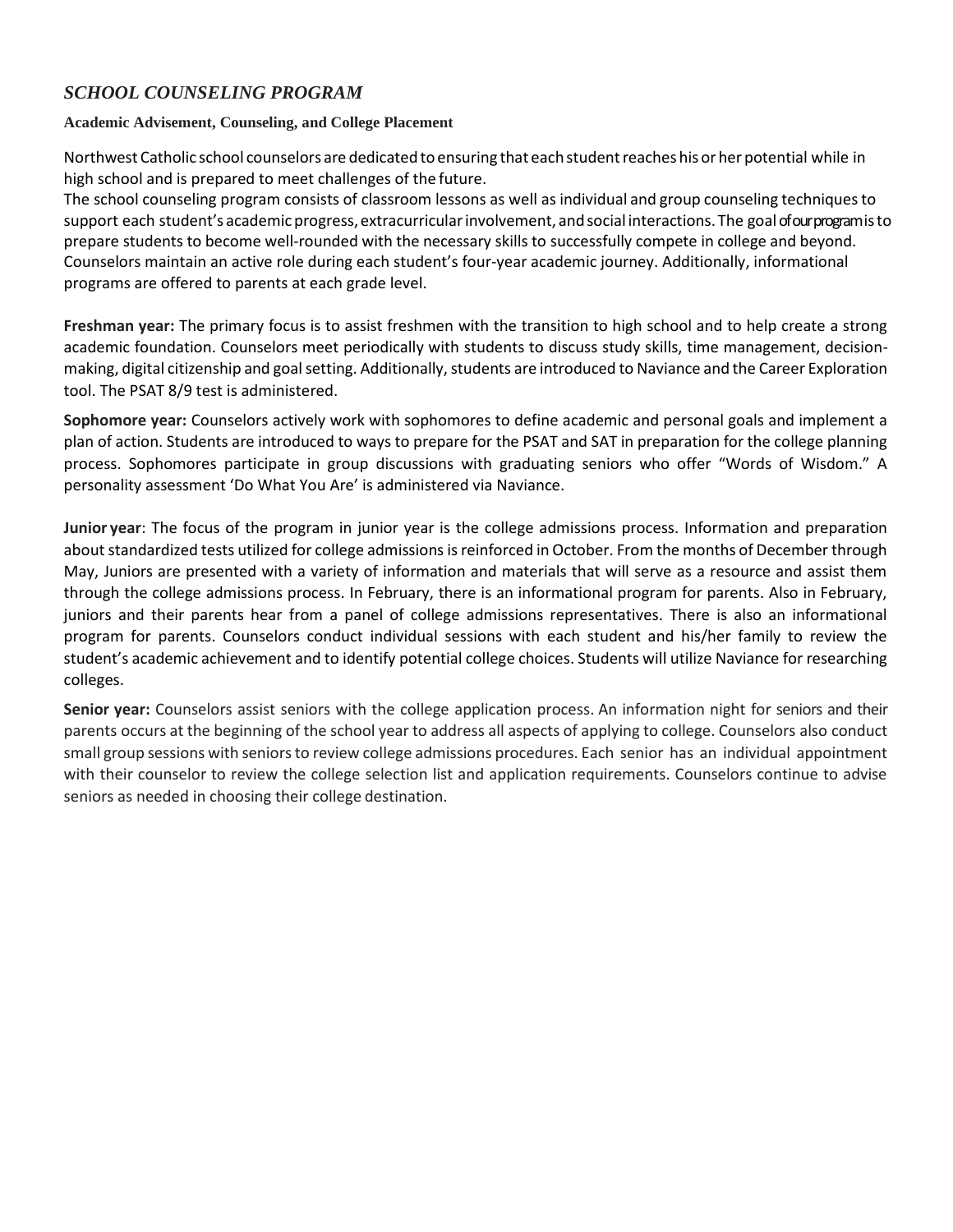# *ACADEMIC INFORMATION*

**ADVANCED PLACEMENT:** Advanced Placement Program courses are offered in English Language and Composition, English Literature and Composition, Computer Science, Biology, Chemistry, Physics, Calculus, Statistics, U.S. History,

U.S. Government and Politics, Comparative Government, French, Spanish, Chinese, Music Theory, and Studio Art. The Advanced Placement Program offers students the opportunity to obtain college credit while still in high school. Students should be aware that AP Courses are taught at a college level and require significantly more outside, independent work than even Honors Courses. Students should consider their overall academic program and outside commitments when enrolling in AP Courses. (Students enrolled in AP courses are required to take the AP Exam.)

HONORS PROGRAM: The Honors Program at Northwest is offered to challenge students of superior academic ability. Honors courses are offered in English, Math, Science, Social Studies, Language, Fine Art, and Religion. Students have the opportunity for full participation in a four year honors curriculum. Other students are selected for honors courses on an individual basis in those subjects in which they excel.

**DUAL CREDIT/ COLLEGE CREDIT:** Students are offered the opportunity to take courses for college credit. Applicants for this program must have the approval of parents and the Principal. Please see page 29 for more details and course offerings.

**ONLINE COURSES:** Select courses may be taken online for credit through Northwest Catholic's online program. Course offerings and descriptions are available through the Principal's office. All online courses must be approved by the Principal, who will facilitate the registration process. Please see page 29 for course offerings.

**SUMMER READING**: All students are required to complete additional reading during the summer. Books will be selected to represent all disciplines. The goal of the program is to encourage individual reading and to demonstrate the critical importance of reading in all subject areas. Each selection will be integrated into the curriculum of the subject area during the first weeks of school. There will be written summer assignments and in-school assessments of the readings. Additional readings will be required for students taking Advanced Placement Courses.

**COURSE LEVELS**: Courses at Northwest Catholic are offered at three levels, designed to challenge each student to his/her maximum capability. Placement at the different levels is primarily determined by the student's performance in class and on standardized tests.

LEVEL1: Courses at this level offer students the opportunity for very advanced intellectual challenge, particularly in the areas of conceptual and analytical reasoning,research,and independentstudy. Honorsand AdvancedPlacementcoursesareofferedatthis level.

LEVEL2: Courses at this level offer the opportunity to develop thinking and study skills at a college preparatory level. Students are challenged to grow in knowledge, and to apply that knowledge by the development of problem-solving and critical thinking skills.

**LEVEL3**: Courses at this level focus on developing the basic skills of communication and computation. Development of independent thinking and basic research skills is also included. Courses at this level are college preparatory in nature and count in the GPA the same as a Level 2 course.

**CREDIT REMEDIATION:** If a student fails a course, that course must be remediated via the Northwest Catholic online summer program no later than August 31st. All summer school arrangements must be arranged through the Office of the Principal.

# **COURSE WEIGHTING SYSTEM**

|                  | <b>LEVEL 1</b> | LEVEL $2/3$ |
|------------------|----------------|-------------|
| A+               | 4.83           | 4.33        |
| A                | 4.50           | 4.00        |
| A-               | 4.17           | 3.67        |
| $_{\rm B+}$      | 3.83           | 3.33        |
| B                | 3.50           | 3.00        |
| B-               | 3.17           | 2.67        |
| $C_{+}$          | 2.83           | 2.33        |
| $\mathsf{C}$     | 2.50           | 2.00        |
| $\overline{C}$ - | 2.17           | 1.67        |
| D+               | 1.83           | 1.33        |
| D                | 1.50           | 1.00        |
| D-               | 1.17           | 0.67        |
| F                |                | 0           |
|                  |                |             |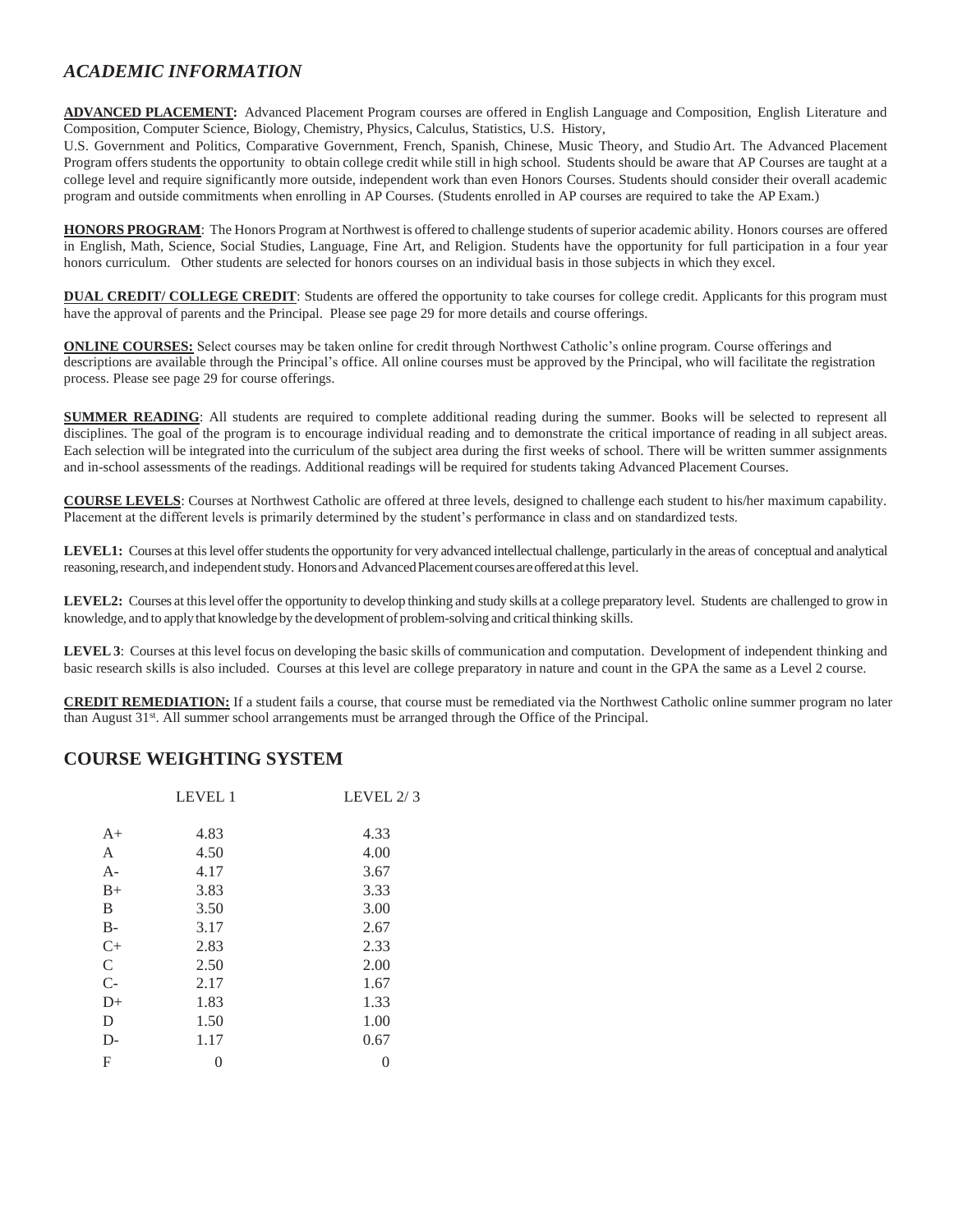**Portal Grade Ranges, Equivalents, and Scales: These grades, equivalents, and ranges are for use only on the Portal Gradebook. The Report Card Grading Scale isAthrough Fincluding pluses and minuses.**

| Range Scale                           | Letter Equivalent                       |      | Range Scale | Letter Equivalent |
|---------------------------------------|-----------------------------------------|------|-------------|-------------------|
| $A+100-98$                            | $A+=99$                                 | $D+$ |             | $69-67$ D+ = 68   |
| 97-93<br>A                            | $A = 95$                                | D    | 66-63       | $D = 65$          |
| $A - 92-90$                           | $A = 91$                                | D-   | $62 - 60$   | $D = 61$          |
| $B+89-87$<br>86-83<br>B<br>$B-82-80$  | $B+ = 88$<br>$B = 85$<br>$B - 81$       | F    | 59-50       | $F = 55$          |
| $C+ 79-77$<br>C<br>76-73<br>$C-72-70$ | $C_{\pm} = 78$<br>$C = 75$<br>$C - +71$ |      |             |                   |

PASS-FAILGRADING: Physical Education and Sports PE, are graded on a pass-fail basis.

**HONOR ROLL**: Students who receive a Grade-Point-Average (GPA) of at least 3.67 qualify for First Honors. Students with a Grade-Point-Average of 3.33 qualify for Second Honors. Any other students who receive no grade lower than B- qualify for Honorable Mention. The Honor Roll is published after the first quarter, the first semester, the third quarter, and the second semester.

**COURSE AVAILABILITY**: Northwest Catholic reserves the right to cancel any of the following courses based on student interest and enrollment numbers. All courses are subject to availability.

**NATIONAL HONOR SOCIETY**: The National Honor Society recognizes students for scholarship, good character, leadership, and service. The qualifications for consideration in the NHS at Northwest Catholic High School are a cumulative grade point average of at least 3.5 after a minimum of five marking periods at NWC, strength of character, demonstration of leadership and service in school, church and/or civic activities (beginning with the class of 2020 students must have a GPA of at least 3.67 to qualify for NHS). Transfer students must have attended Northwest Catholic for at least a complete school year before being considered for National Honor Society. Students must have been enrolled for at least three and a half (3.5) years to be considered for Valedictorian and Salutatorian.

**COURSE SELECTION PROCESS:** For incoming students, the process consists of a meeting with an advisor, the student, and the family. Prior to this meeting, students receive a Program of Studies and their scores from the entrance exam. Classes are selected based on school/state requirements, student interest, middle school performance, and achievement on the entrance exam. Families will be provided with a list of initial placements to help guide the course selection process. All freshman students are placed into an Algebra I class pending the results of the entrance exam or a placement test. Placement tests for advanced classes in world languages and mathematics are in June. Academic advisement meetings occur during February and March.

It is important to consider an entire academic year during the course selection process. For ninth graders, the transition to high school involves a larger environment, more complex concepts, and more homework. Students who are involved in extracurricular activities also have a greater time commitment than they did in middle school. For current students, the transition from grade to grade also involves an increased work load and more difficult concepts. Again it is important to consider an entire academic and extracurricular year. Higher level classes, honors courses, Advanced Placement work, and leadership roles in the arts and athletics all require more time and effort.

It isimportant to carefully consider the courses before committing to a schedule for the year. Student registration for courses determines allocation of teaching personnel. Students may not drop or change a course unless an exceptional situation exists. This decision will be made by the Academic Dean, after consultation with the student's school counselor, the department chair, and the teacher. A written note fromaparentis alsorequired. Astudentmay not elect towithdrawfroma class after 10 academicdaysinto the semester.All schedule changes after the first 10 academic days will be administratively initiated and must be approved by the Academic Dean.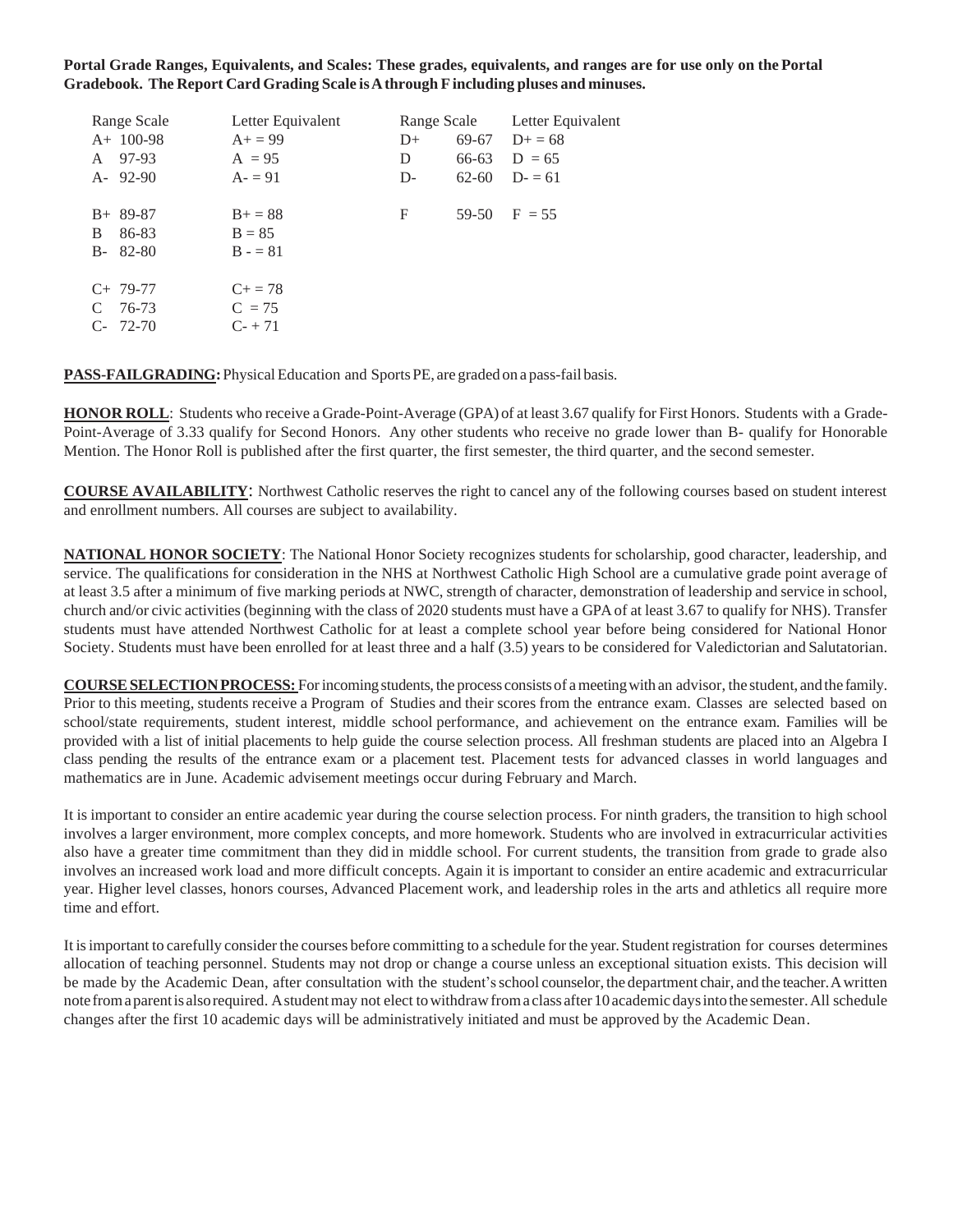**PLUSPORTAL**: The focus at Northwest Catholic High School is on student learning and achievement. It is a Learning Community where the faculty work together to identify and develop goals and competencies to guarantee student mastery. The portal provides a place for faculty members to share ideas, techniques, and strategies to achieve these goals.

The Northwest Catholic faculty is working on the skills and information that a student should possess at the end of a course, developing instructional methods and strategies to help students achieve these goals, and creating common assessments to measure individual and group achievement. It is an educational goal at Northwest Catholic that each student who successfully completes a class possesses the same set of skills, information, and competencies.

PlusPortal is a key ingredient of this educational process. PlusPortal is a web portal with several components. First, PlusPortal provides an educational calendar and planner. Teachers post student assignments, worksheets, and class notes on PlusPortal which students can access through the internet. When a student views his/her personal PlusPortal calendar, he/she can see assignments in all his or her classes, access worksheets that need to be completed, and view class notes and information.

A second component of PlusPortal is that students and parents can view "live" grades and averages. Both students and their parents have access to PlusPortal. New students and parents are given an activation code in the beginning of the year and instructions on how to establish their accounts. PlusPortal is a tool which allows the Northwest Catholic students to assume more responsibility for their learning and prepares them for college.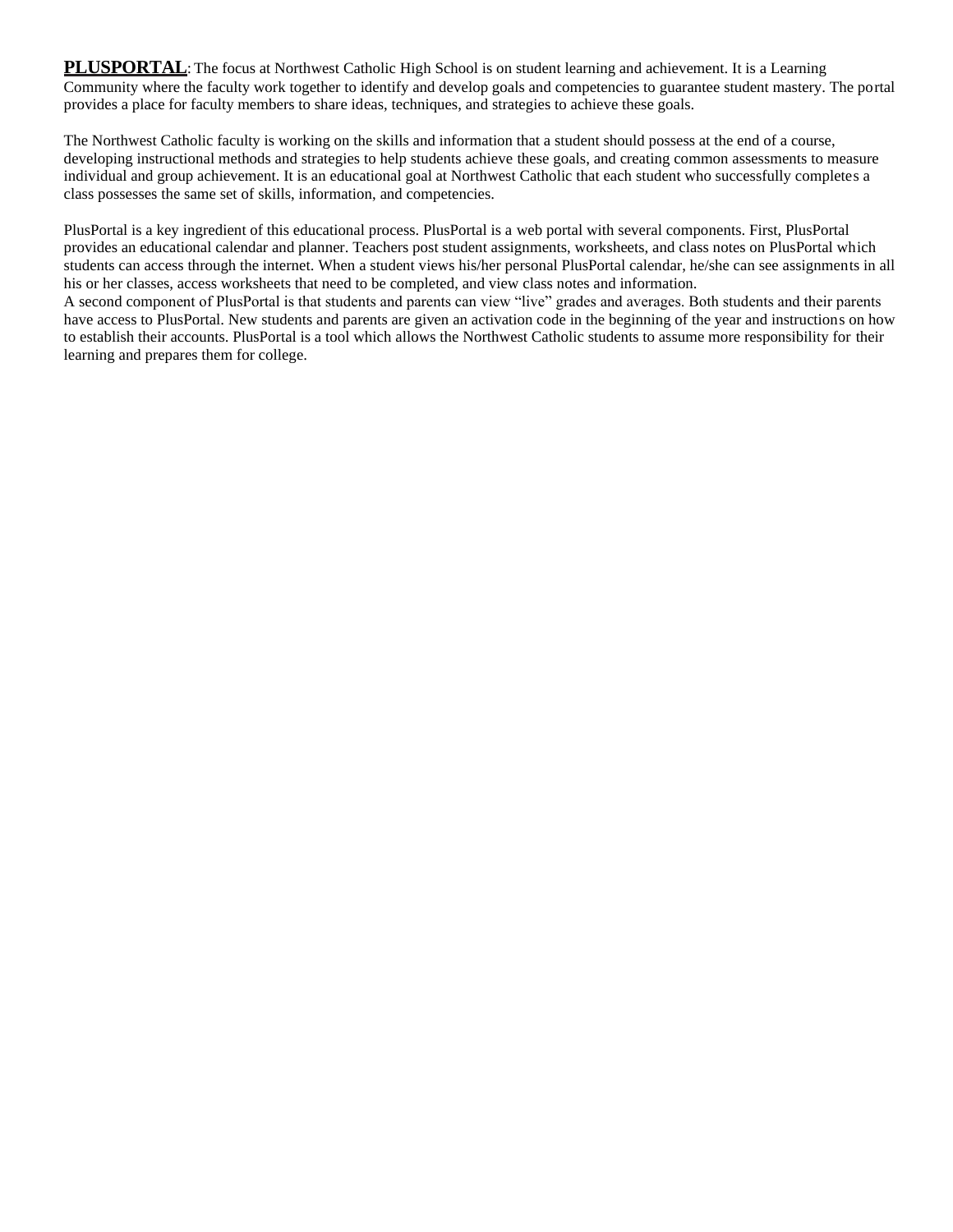# *ENGLISH DEPARTMENT*

The English Department's objective is to challenge students with a college preparatory curriculum throughout the four years of instruction. Students are expected to master the following skills: critical reading, analytical and expository writing, thesisstatements, organization, editing, research procedures, vocabulary development, grammar and usage, and PSAT and SAT preparation. The core values of spirituality, respect, and leadership comprise the foundation for the school as a whole and for all English department activities, both academic and extracurricular.

| <b>ENGLISH I</b> (Level 2, College Preparatory) |          |                   |
|-------------------------------------------------|----------|-------------------|
| Grade 9                                         | 1 Credit | Course number 102 |

The primary purpose of this college preparatory course isto improve critical reading and written expression. Students will be instructed on such grammatical concepts as parts of speech, parts of a sentence, phrases, and clauses. Students will read a variety of literary genres (including myth, epic, play, short story, novel, and poetry) and use common literary devices to analyze selections. In addition, vocabulary enrichment, writing development (contextualsentences, well-constructed paragraphs, full essays), and study skills will be included.

**HONORS ENGLISH I (**Level 1) Grade 9 1 Credit Course number 101

The primary purpose of this advanced college preparatory course is to improve critical reading and written expression. Students will be instructed on such grammatical concepts as parts of speech, parts of a sentence, phrases, and clauses. Students willread a variety of literary genres (including myth, epic, play, short story, novel, and poetry) and use common literary devices to analyze selections. Students at this honors level are expected to complete more challenging and fast-paced work, read additional selections both in class and independently, complete more difficult writing assignments, and master more vocabulary in each unit. Placement is based primarily on entrance test scores as well as previous academic performance and teacher recommendations. **Prerequisite**: Placement determined by entrance exam score and previous course work.

**ENGLISH II: AMERICAN LITERATURE (**Level 2, College Preparatory) Grade 10 1 Credit Course number 126

Emphasizing American literature from the colonization to the 20th century, this course focuses on expository writing and critical reading skills. It includes the genres of poetry, essay, short story, drama, and the novel, as well as the historical and philosophical backgrounds of the various time periods. PSAT preparation focuses on vocabulary, grammar, and usage. Expository writing requirements include an analysis of literary passages and a research paper. Major reading selections include *The Adventures of Huckleberry Finn* by Mark Twain, *The Crucible* by Arthur Miller, and *The Catcher in the Rye* by J.D.Salinger.

#### **HONORS ENGLISH II: AMERICAN LITERATURE (**Level1)

Grade 10 1 Credit Course number 125

This course focuses on expository writing and critical reading and emphasizes American literature from colonization to the 20th century. It includes the genres of poetry, essay, short story, drama, and the novel, as well as the historical and philosophical backgrounds of the various time periods. PSAT preparation focuses on vocabulary, grammar, and usage. The expository writing includes an analysis of literary passages and a research paper. Major reading selections include: *The Adventures of Huckleberry Finn*  by Mark Twain, *The Crucible* byArthurMiller,*TheCatcherin theRye* by J.D.Salinger,*The ScarletLetter* byNathanielHawthorne, *The Great Gatsby* by F. Scott Fitzgerald, and short stories by Ernest Hemingway.

**Prerequisite:** Completion of College Prep English I with a grade of A- or better or Honors English I with a grade of B- or better.

**ENGLISH III: ENGLISH LITERATURE (**Level 2, College Preparatory) Grade 11 1 Credit Course number 155

This survey course involves the study of representative British literature from the Anglo-Saxon period to the Twentieth Century with an emphasis on such works as *Beowulf*, the *Canterbury Tales*, *Hamlet*, the poetry of the Elizabethan and Metaphysical periods as well as the works of Eighteenth-, Nineteenth-, and Twentieth-Century writers, including Milton, Swift, Wordsworth, and Tennyson. Students will complete a variety of writing assignments, including a research paper. This course fulfills the English literature requirement.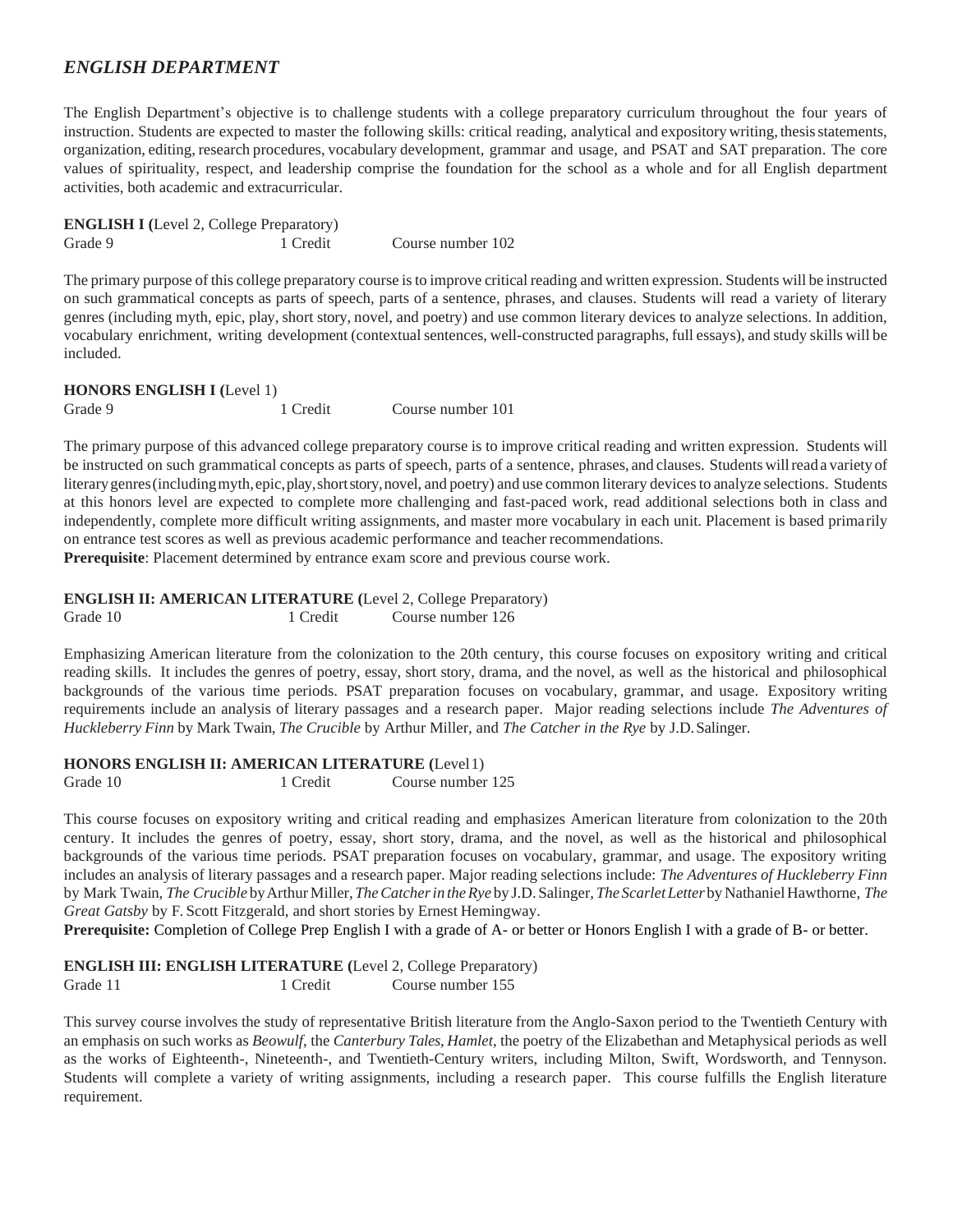#### **HONORS ENGLISH III: ENGLISH LITERATURE** (Level 1)

Grade 11 1 Credit Course number 154

This course involves the study of representative British literature from the Anglo-Saxon period to the Twentieth Century with an emphasis on such works as *Beowulf*, the *Canterbury Tales*, *Hamlet*, the poetry of the Elizabethan and Metaphysical periods as well as the works of Eighteenth, Nineteenth, and Twentieth Century writers, including but not limited to Milton, Swift, Wordsworth, and Tennyson. This honors-level courserequires critical reading and literature-based essays rich with textual evidence. Modern Language Association Handbook documentation requirements will be followed in all literature-focused essays as well as a research paper. This course fulfills the English literature requirement.

**Prerequisite:** Completion of College Prep English II with a grade of A- or better or Honors English II with a grade of B- or better.

#### **AP ENGLISH III: LANGUAGE AND COMPOSITION** (Level 1)

Grade 11 1 Credit Course number 140 (AP Test Fee: See page 6)

AP Language and Composition is a college level course for highly motivated students in both effective writing and critical reading. It encompasses an investigation of language in its communicative capacity as well as artistic and creative scope. Writing assignments are widely varied and include analytic, argumentative, and reflective styles. Readings are based on non-fiction writings from a variety of international authors. In addition, students will develop and improve their skills in critical reading, composition, grammar usage, and knowledge of the development of rhetoric. SAT guidelines and preparation are part of the course work. The students will write one research paper in the form of a literary analysis. This course does not fulfill the British Literature requirement. Students who take AP Language and Composition must take a British Literature course senior year. Students may expect the College Board's recommendations of one to two hours of homework per night for this class. Students will be required to take the AP examination.

#### **ENGLISH IV SPECIAL TOPICS: SURVEY OF LITERATURE** (Level 2, College Preparatory)

Grade 12 1 Credit Course number 163

#### *SEMESTER I: CLASSICAL AND MODERN LITERATURE*

This class will explore the great books of literature through thematic connections to young adult literature. Students will engage in discussion of important themes presented in pieces of Young Adult fiction, and then read a novel from the "classic" canon that also explores these themes, focusing on comparative literary analysis. The goal is to help students better understand how to connect with literature and "great works" by using Young Adult literature to outline the process and engage the reader. (A sample pairing might include *Divergent* by Veronica Roth and *Brave New World* by Aldous Huxley). The class will culminate in a research paper in which students write a comparative literary analysis of a pair of novels backed by literary criticism and research.

#### *SEMESTER II: FOLKLORE IN LITERATURE*

This semester-long elective will study the original folk and fairy tales that have inspired countless modern book, film, and television adaptations. Using a seminal text in the theory behind fairy and folk tales as a touch point, this class willsurvey a variety of archetypal stories, folktalesfrom around the world, and literary fairy tales. In short, this class will consider the original creators and audiences of these stories, the meaning of the tales, and the reason why these sometimes ancient stories have survived to the present day. To deepen our understanding of this evolving heritage, this course will consider various interpretive approaches of historians, folklorists, psychologists, and anthropologists. Readings include fairy tales by the Brothers Grimm and Hans Christian Andersen, as well as folktales from around the world. Writing requirements include an analytical research paper.

#### **ENGLISH IV SPECIAL TOPICS: PUBLIC SPEAKING AND RHETORIC** (Level 2, College Preparatory)

Grade 12 1 Credit Course number 164

This course designed for seniors aims to examine how various texts can (and do) influence audiences to think and act in certain ways. Samples of texts covered in this course include commercial and political advertising, film documentaries, historical speeches and war propaganda. Students can expect to analyze existing texts in said categories, as well as to create and discuss their own. Students will engage with research as they uncover how the contexts of time, audience, genre, and others affect persuasive capacity. While the core course projects are mainly written essays, students should also expect to periodically display what they are learning through visual, verbal, and tactile compositions.

Additionally, this course also requires further development in the writing and speaking skills necessary for college and career preparation. This course will examine the components of effective oral and written communication through the study of formal and informal speaking techniques. Students will analyze speeches for content and style, and will write and deliver various original speeches to suit a variety of occasions.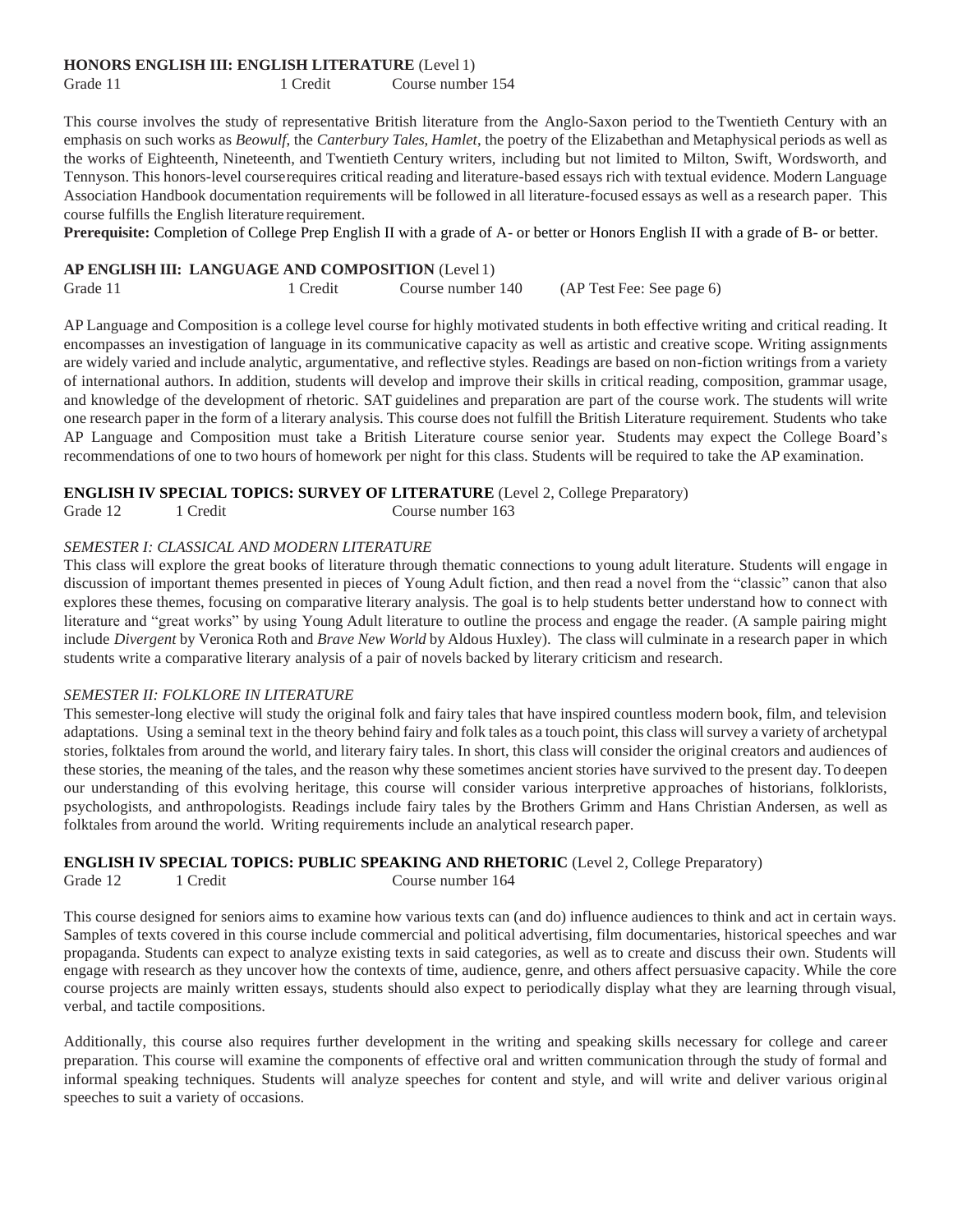#### **ENGLISH IV SPECIAL TOPICS: CREATIVE WRITING** (Level 2, College Preparatory)

Grade 12 1 Credit Course Number 166

The *Creative Writing-Poetry* phase of this senior-level course is designed to develop creativity and the creative process through the critical reading and study of such poetic forms as haiku, sonnet, ballad, pastoral, and free verse. S e l e c t e d poems by various published poets will be critically read and explicated to reveal thematic insights expressed therein. The course emphasizes learning about and developing artistic expression through the poetry reading and writing process. A student's written work will include a poetry portfolio-project of original written work.

The *Short Fiction* phase of this course is also designed to develop creativity and the creative process through the critical reading and study of the short story and its components. Story techniques will be analyzed and practiced. Students will read various stories by such writers as Salinger, Chopin, Poe, O'Connor and Munroe, to name a few, in order to enhance students' understanding of the genre. This phase of the course likewise emphasizes learning about and developing artistic expression through the story reading and writing process. A student's written work will include a short story-project of original written work..

### **HONORS ENGLISH IV SPECIAL TOPICS: SURVEY OF DRAMATIC LITERATURE (**Level 1)

Grade 12 1 Credit Course number 165

#### *SEMESTER I: SURVEY OF DRAMATIC LITERATURE*

This course studies the origin and development of drama from the Greeks to modern day. The class aims to expand students' experience in artistic, technical, and historical theater. Students will study at least eight full length plays from literary and production standpoints. Students will be responsible for producing a "show concept": the final project, after studying types of theater, stagecraft elements, and historical costuming. Students are required to attend at least one theatrical production during the course of the semester.

#### *SEMESTER II: SURVEY OF BRITISH DRAMA*

This course is the study of British Dramatic Literature from the medieval period through the 21st Century, with an analysis of representative work by playwrights, such as Shakespeare, Wycherley, Wilde, Shaw, Coward, and Stoppard. Students are assigned a variety of writing assignments including analytical papers and a research paper. This course fulfills the British Literaturerequirement. **Prerequisite**: Completion of College Prep English III with a grade of A- or better or Honors/ AP English III with a grade of B- or better

#### **AP ENGLISH IV: LITERATURE AND COMPOSITION** (Level 1)

| Grade 12 | 1 Credit | Course number 150 | (AP Test Fee: See page 6) |
|----------|----------|-------------------|---------------------------|

This college-level course is a chronological survey of major literary works from the Anglo-Saxon period to the Twentieth Century. Genres including the epic, poetry, drama, and novel will be read and analyzed critically. The student will be expected to write clear, evidence-based exposition and to exhibit an understanding of the English language and its tradition. Grammar and vocabulary from specific reading will also be addressed. In addition, students will read supplementary literature from American and International authors. Writing persuasively and critically will be required in preparation for the Advanced Placement ("AP") Literature and Composition examination. Students will complete a literary research paper each semester. The College Board's recommendation of one to two hours of homework per night will be the guiding principle for this course. Students will be required to take the AP examination in May.

**Prerequisite:** Completion of College Prep English III with a grade of A- or better or Honors/ AP English III with a grade of B- or better. Students must have successfully completed an English-course research paper as well as earned at least a "B" on the objective test given to all applicants in the spring.

# *WORLD LANGUAGES DEPARTMENT*

The overall purpose of the World Languages Department is to expose students to other cultures through the study of the language and to prepare them to communicate in at least one language other than English. Most colleges require a minimum of two years of language study, and prefer that one language is carried through three or four years if the student hasthe ability to do so. Three years of one world language is preferred overtwo years oftwo world languages. The recommended grade to move to the next level is C-.

| <b>LATIN I</b> (Level 2, College Preparatory) |          |                   |
|-----------------------------------------------|----------|-------------------|
| Grades 9, 10, 11                              | 1 Credit | Course number 202 |

Students will study the basic rules of Latin grammar and syntax, vocabulary, prose composition, and will translate Romanmyths and history. Study also includes aspects of Roman culture, history, and mythology.Each student will select a special project that deals with Roman culture and history. Students will write a paper on Roman and Greek mythology. Historical films will be used to review history of Roman Republic, including *Spartacus*. Study of etymology will be incorporated. Second year ofLatin isrequired in sequence.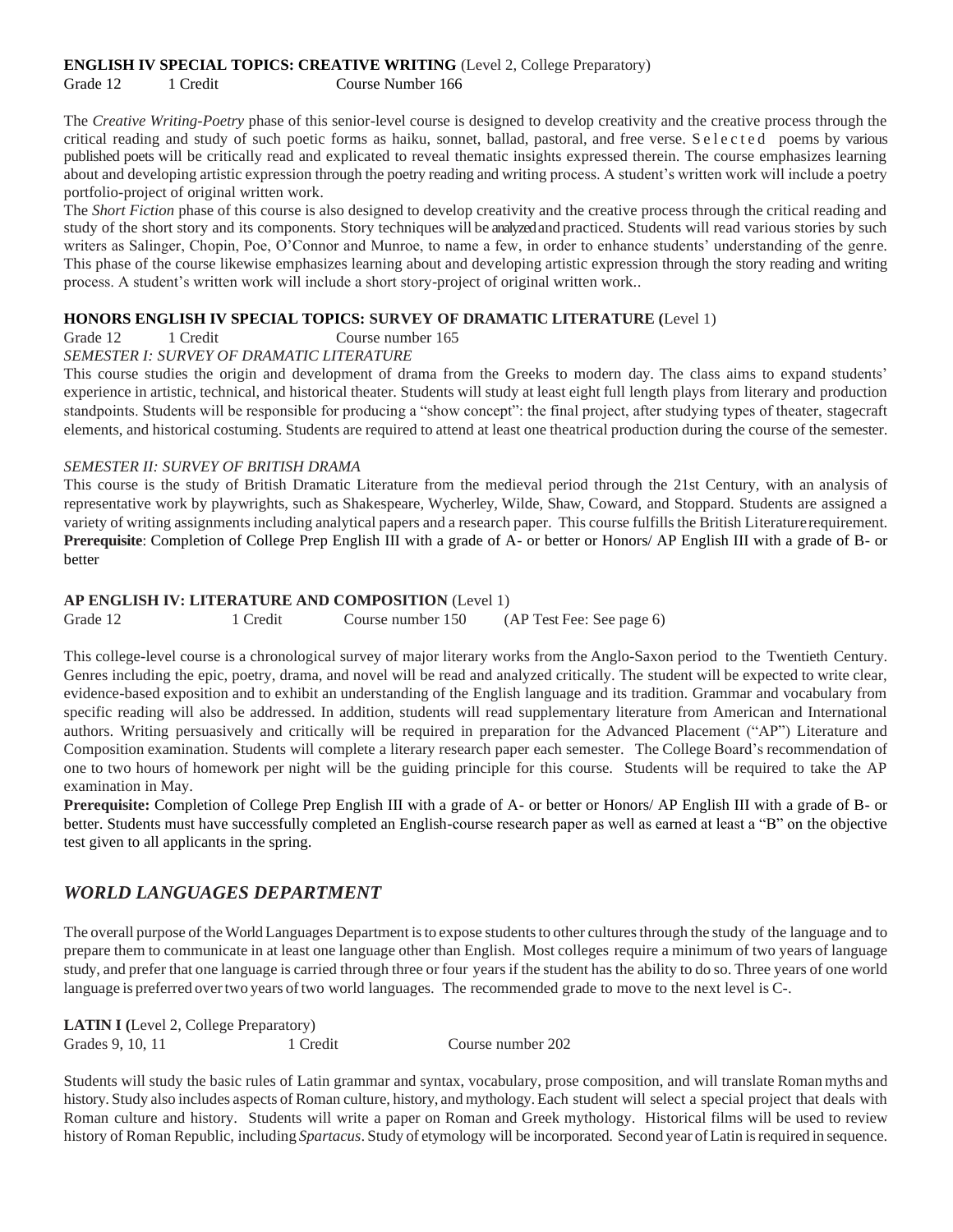| <b>HONORS LATIN I</b> (Level 1) |          |
|---------------------------------|----------|
| Grades 9, 10, 11                | 1 Credit |

Students will study the rules of Latin grammar and syntax, vocabulary and prose composition, and the different aspects of Roman culture, history, and mythology. Each student will select a special project that deals with Roman culture and history. Students will write a paper on Roman and Greek mythology. Historical films will be used to review history of Roman Republic including *Spartacus*. Study of etymology will be incorporated. This course will be open to students who have demonstrated outstanding ability in verbal and language arts, who have done well in English in junior high school, or in their previous years at NWC. Second year of Honors Latin is expected in sequence.

Course number 201

**Prerequisite**: Placement determined by entrance exam score and previous course work.

| <b>LATIN II</b> (Level 2, College Preparatory) |          |                   |
|------------------------------------------------|----------|-------------------|
| Grades 10, 11, 12                              | 1 Credit | Course number 212 |

This course will include a review and continuation of grammar and syntax. Concentration is on reading Latin literature (Livy's*History of Rome,* Caesar's *Commentarii de Bello Gallico,* and Ovid's *Metamorphoses*). Poetry will include the study of scansion of dactylic hexameter. This course will include a study of Roman history from the founding of Rome to the beginning of the Roman Empire, Caesar'slife and army, and the geography of the Mediterranean World and some mythology. Study of etymology will beincorporated.

| <b>HONORS LATIN II</b> (Level 1) |          |                   |
|----------------------------------|----------|-------------------|
| Grades 10, 11, 12                | 1 Credit | Course number 211 |

This course will be a review and continuation of Latin grammar and syntax. Concentration is on reading at an accelerated pace. Works covered will be Livy's *History of Rome*, Caesar's *Commentarii de Bello Gallico*, and Ovid's *Metamorphoses.* Poetry will include the study of the scansion of dactylic hexameter. Roman history from the founding of Rome to the beginning of the Roman Empire will be covered in depth. Study of Caesar's life and his army, the geography of the Mediterranean World, and some Roman mythology will be covered. Use of historical films including *Ben-Hur*. Study of etymology will be included.

**Prerequisite:** Completion of College Prep Latin I with a grade of A- or better or Honors Latin I with a grade of B- or better.

| <b>HONORS LATIN III</b> (Level 1) |          |                   |
|-----------------------------------|----------|-------------------|
| Grades 11, 12                     | 1 Credit | Course number 221 |

This course will include a review of Latin grammar and composition in the first few weeks. The course will concentrate on the reading of Latin literature (Cicero, Pliny, and Medieval Latin). There will be a study of Roman history from the beginning of the Roman Empire to the fall of the Roman Empire in the West. Historical films will be used to review the history of the first century A.D. Lives of Roman authors will be studied along with the figures of speech used in Latin prose. There also will be a study of etymology and some mythology. Geography of the Roman Empire will be studied. Students will read *Quo Vadis?* and do a book review on this novel. **Prerequisite:** Completion of College Prep Latin II with a grade of A- or better or Honors Latin II with a grade of B- or better.

**HONORS LATIN IV** (Level 1) Grades 11, 12 1 Credit Course number 225

There will be a review of Latin grammar and composition in the first few weeks. The course will concentrate on the reading of Vergil's *Aeneid* (Books I, IV, and VI primarily). There also will be selections from the works of Horace and Catullus and the reading of "Eclogue IV" of Vergil. There will be a study of dactylic hexameter, figures of speech used in Latin poetry, and the lives of various authors. Historical films will be used to review the history of Rome (primarily the first century A.D. and the lives of the Julio-Claudian emperors). Study of mythology, etymology, and the geography of the Roman Empire. Students will read the novel *I, Claudius*in conjunction with the study of Julio-Claudian emperors.

**Prerequisite:** Successful completion of Honors Latin III

|                  | <b>FRENCH I</b> (Level 2, College Preparatory) |          |                   |
|------------------|------------------------------------------------|----------|-------------------|
| Grades 9, 10, 11 |                                                | 1 Credit | Course number 232 |

The objective of this course is to begin to read, write, and speak French and to understand spoken French. Students will learn the meanings and conjugations ofregular verbsin thepresent and pasttenses. Irregular verbsinclude aller, etre, avoir, and faire. Topics for vocabulary include school, home, friends and family, food, shopping, transportation, and sports. Cultural background is given through reading selections.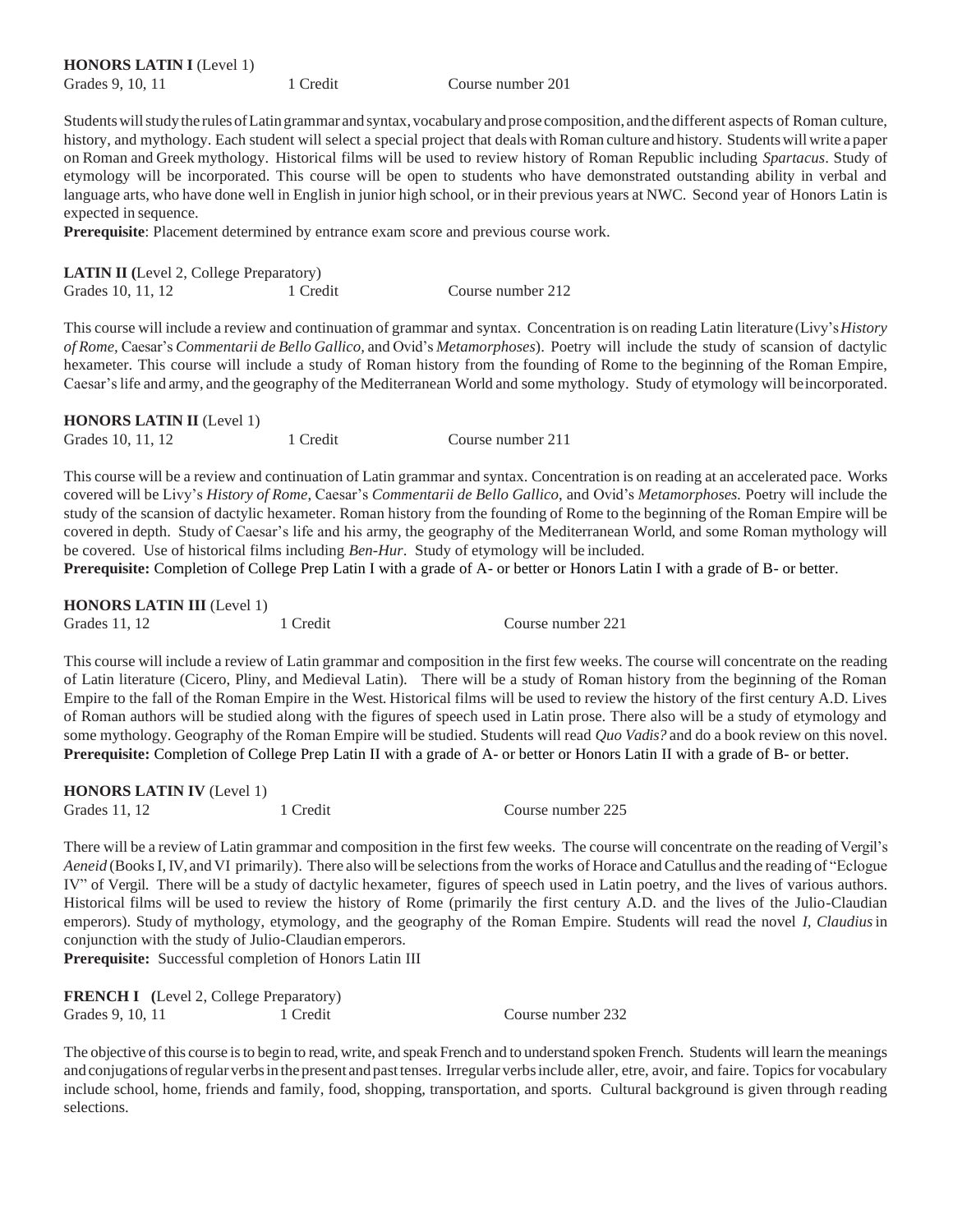The objective of this course is to pursue proficiency in French by learning more of its applications through the four language skills (listening, speaking, reading, and writing). This course is a continuation of French I. This class may also include students who have had French every day in middle school and demonstrate proficiency in French I on the placement test.Cultural background is presented in each lesson through thematic vocabulary units.

**Prerequisite:** Freshmen: Results of placement test. Successful completion of French I.

| <b>HONORS FRENCH II</b> (Level 1) |          |                   |
|-----------------------------------|----------|-------------------|
| Grades 9, 10, 11, 12              | 1 Credit | Course number 241 |

The prerequisite of this course is outstanding achievement in French I with a final year average grade of A- or higher. This class may also include students who have had the language every day in middle school and demonstrate proficiency in French I on the placement test. Honors French II will continue with the four skills at a more rapid pace than French II. It will also include more supplementary readings and projects. The two major past verb tenses will be explored in depth. Cultural background will be addressed in each lesson. **Prerequisite:** Freshmen: Results of placement test. Completion of College Prep French I with a grade of A- or better.

| <b>FRENCH III</b> (Level 2, College Preparatory) |          |                   |
|--------------------------------------------------|----------|-------------------|
| Grades 10, 11, 12                                | 1 Credit | Course number 252 |

The students will progress to more complex grammatical structures in the four skills (listening, speaking, reading and writing). Students will read excerptsfrom French newspapers and magazines. Students will gain an appreciation of literature through reading *Le Petit Prince* and excerpts from other French writers. There is a greater exposure to current events and cultural topics of France and French-speaking countries. Geared forstudents who have had two years of French at level 2 or higher and wish to continue the study of the language. Note - This course is often combined with Honors French III.

**Prerequisite:** Successful completion of French II

| <b>HONORS FRENCH III</b> (Level 1) |          |                   |
|------------------------------------|----------|-------------------|
| Grades 11, 12                      | 1 Credit | Course number 251 |

The students will continue their quest for proficiency in the four skills (listening, speaking, reading, and writing) at a higher level. Students will read excerpts from French newspapers and magazines. Students will gain an appreciation of literature through reading *Le Petit Prince* and excerpts from other French writers. There is exposure to current events and cultural topics of France and French-speaking countries.

**Prerequisite:** Completion of College Prep French II with a grade of A- or better or Honors French II with a grade of B- or better.

**HONORS FRENCH IV** (Level 1) Grades 11, 12 1 Credit Course number 264

This course will include survey of French history and literature from the Middle Ages to the twentieth century. The students will read literary texts, essays, poetry, and short stories in their original form and discuss them in the target language. The students will express their ideasin the target language. Grammar points are reviewed as needed. Studentswill analyze literary textswith an understanding of the author and the relationship between the work and the historical period in which it was written.

**Prerequisite:** Completion of College Prep French III with a grade of A- or better or Honors French III with a grade of B- or better.

| <b>ADVANCED PLACEMENT FRENCH V (Level 1)</b> |          |                   |                           |
|----------------------------------------------|----------|-------------------|---------------------------|
| Grade 12                                     | 1 Credit | Course number 260 | (AP Test Fee: See page 6) |

The AP French Language course focuses on the mastery of communicative language skills and prepares students to take the AP French Language exam. Emphasis is on using the language to speak extemporaneously about oneself and the world. Students must read and comprehend French newspaper and magazine articles as well as literary selections. Students must also be well versed in many aspects of French culture. They must be able to express their ideas with accuracy and fluency. Students practice parts of previous AP exams frequently and their work is assessed using the same criteria as the College Board uses to score the AP exam. (Students are required to take the AP Exam.)

**Prerequisite:** Successful completion of Honors French IV with a B- or better.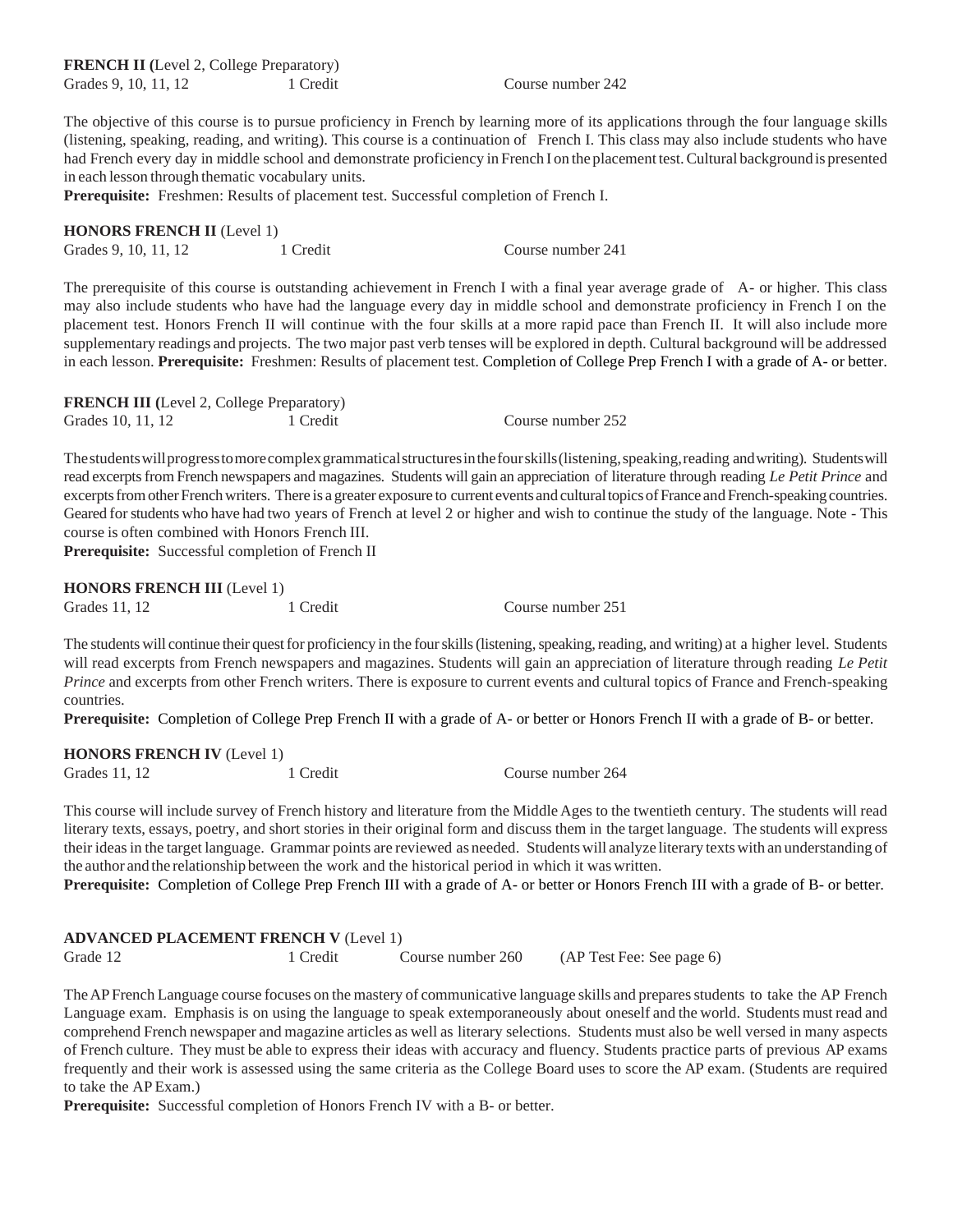This course is designed to help students build a solid foundation in basic language skills of Mandarin Chinese: listening, speaking, reading, and writing. Tones and pronunciation will be a focus throughout. By the end of the year, students will have the ability to use very basic Chinese to greet others, tell about their hobbies, and ask for information. This course will also help students build their confidence in speaking through providing opportunities to put what they learn into practice through the interactive and hands-on activities conducted in class. Cultural background and comparison will be a major component, as well. In this course, students will learn simplified characters.

#### **HONORS MANDARIN CHINESE II** (Level 1)

Grade 10, or by appointment 1 Credit Course number 240

This course is designed to help students further enhance their foundation in the four communicative skills of Mandarin Chinese (Listening, Speaking, Reading, and Writing) through a contextualized approach. Students will continue to develop effective pronunciation and phrases to use in everyday life. By the end of the course, students will have the ability to use Chinese to communicate in real-life contexts, such as: discussing preferences, making an appointment, ordering food at a restaurant, counting money, and buying/selling items. This course will also help students further cultivate their *confidence* in speaking through providing opportunities to apply what they learn through the performance-based activities conducted in class. In addition to language skills, the objectives of understanding both Chinese and American culture and how people from these two cultures can effectively communicate are also emphasized in this course.

**Prerequisite:** Completion of College Prep Chinese I with a grade of A- or better or Honors Chinese I with a grade of B- or better.

#### **HONORS MANDARIN CHINESE III** (Level 1)

Grade 11, or by appointment 1 Credit Course number 257

This course is designed to help students further enhance their listening, speaking, reading, and writing Mandarin skills. Students will further build their language confidence through presentations, dialogues, and essay writing. By the end of the year, students will be able to use their excellent tones and pronunciation skills to initiate, engage, and maintain simple native-paced conversations about everyday tasks and events. Students will also learn to understand, predict, appreciate, and engage Chinese culture and its differences and similarities with American culture. In this course, students will learn simplified characters.

**Prerequisite:** Completion of College Prep Chinese II with a grade of A- or better or Honors Chinese II with a grade of B- or better.

#### **HONORS MANDARIN CHINESE IV**

(Level 1) Grade 11, or by appointment 1 Credit Course number 257

Students will listen, speak, read, and write Mandarin Chinese at an advanced level. At the conclusion of the course, students will be able to engage in conversational Chinese. Students will continue to learn to understand, predict, appreciate, and engage Chinese culture and its differences and similarities with American culture. In this course, students will learn simplified characters. **Prerequisite:** Completion of Honors Chinese III with a grade of B- or better.

| <b>SPANISH I</b> (Level 2, College Preparatory) |          |                   |
|-------------------------------------------------|----------|-------------------|
| Grades 9, 10, 11                                | 1 Credit | Course number 272 |

The objective of this course is to begin to read, write and speak Spanish and to understand spoken Spanish. Students will learn the meanings and conjugations of regular and irregular verbs; and the present and past tenses; the differences between ser and estar; and the usage of direct object pronouns. Students are exposed to Hispanic cultures through reading selections and thematic vocabulary units.

| <b>SPANISH II</b> (Level 2) |          |                   |
|-----------------------------|----------|-------------------|
| Grades 9, 10, 11, 12        | 1 Credit | Course number 277 |

The focus of this course will be on proficiency to understand, read, and write Spanish with a higher degree of perfection. This course is a continuation of Spanish I. This class may also include students who have had Spanish every day in middle school and demonstrate proficiency in Spanish I on the placement test. Spanish II will continue with the four language skills (listening, speaking, reading, and writing). Cultural background is presented in each lesson.

**Prerequisite:** Freshmen: results of placement test. Successful completion of Spanish I.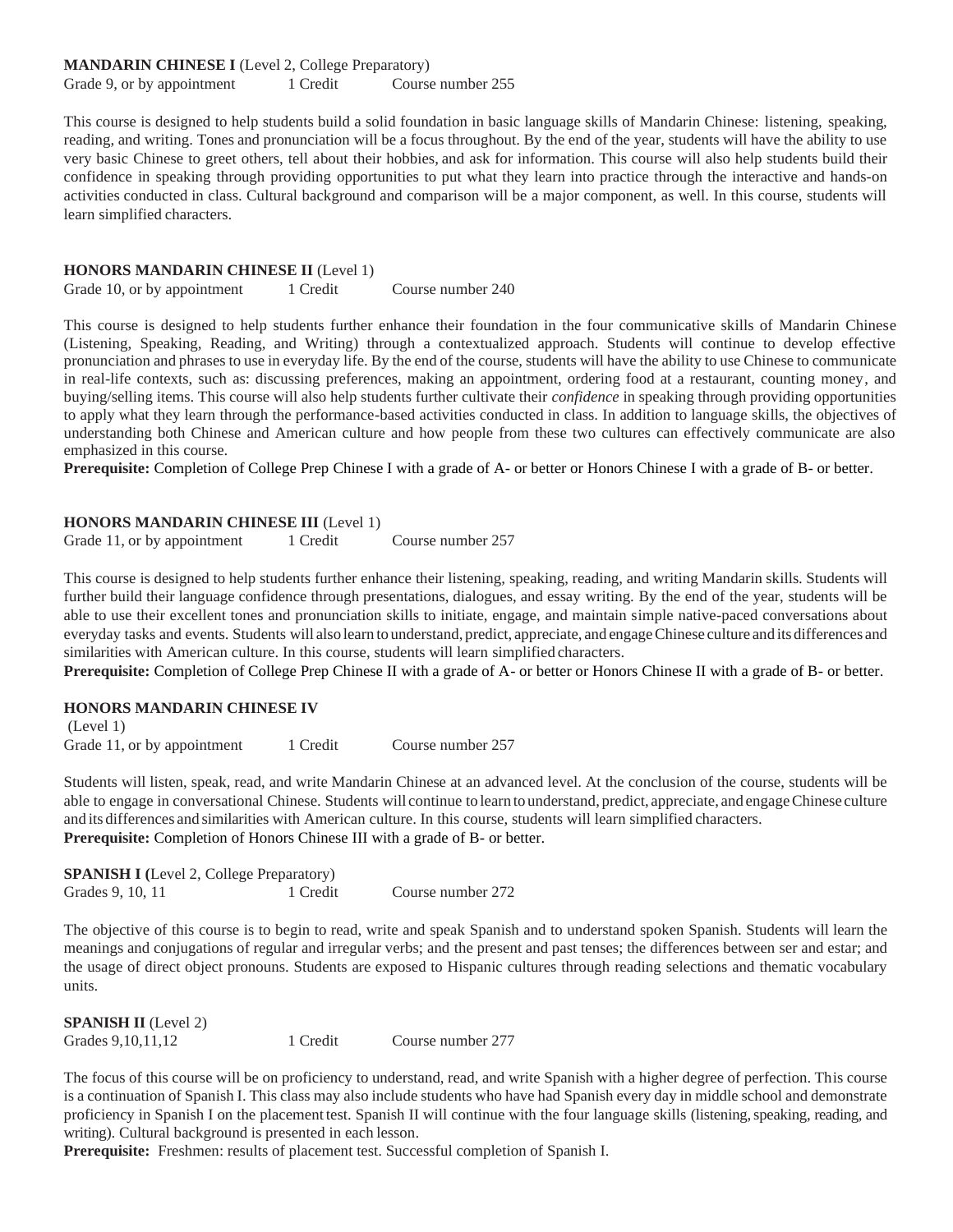**HONORS SPANISH II** (Level 1) Grades 9, 10, 11, 12 1 Credit Course number 276

The prerequisite of this course is outstanding achievement in Spanish I. This class may also include students who have had the language every day in middle school and demonstrate a high degree of proficiency in Spanish I on the placement test. Honors Spanish II will continue with the four skills at a more rapid pace than in Spanish II. It will also have more supplementary readings and projects. Cultural background will be addressed in each lesson.

**Prerequisite:** Freshmen: results of placement test. Completion of College Prep Spanish I with a grade of A- or better or Honors Spanish I with a grade of B- or better.

**SPANISH III** (Level 2, College Preparatory) Grades 10, 11, 12 1 Credit Course number 282

The students will progress to more complex grammatical structures in the four language skills (listening, speaking, reading, and writing). There is an emphasis on comprehension without translating word for word. Students should know the conjugations and usage of the preterit and imperfect of regular and irregular verbs. They must also know the usage of both tenses in a paragraph. Cultural background is presented in each lesson.

**Prerequisite:** Successful completion of Spanish II

 **HONORS SPANISH III** (Level 1) Grades 10, 11, 12 1 Credit Course number 281

The students will continue to be proficient in the four skills (listening, speaking, reading, and writing) at a higher level. There is emphasis on comprehension without translation. Students should know the conjugations and usage of the preterit and the imperfect of regular and irregular verbs. They must also know the usage of both tenses in a paragraph. Honors Spanish III will also have more supplementary readings and projects. Cultural background will be addressed in each lesson.

**Prerequisite:** Completion of College Prep Spanish II with a grade of A- or better or Honors Spanish II with a grade of B- or better.

**SPANISH IV** (Level 2, College Preparatory) Grades 11, 12 1 Credit Course number 289

The students will go on to be even more proficient in the four language skills (listening, speaking, reading, and writing) at a higher level. The emphasis will continue to be on comprehension without translation. The students will express their ideas in the target language. This course pursues a thorough, systematic presentation of the structures of the Spanish language as they appear in the lessons. The students will also acquire a deeper appreciation and understanding of the Spanish culture.

**Prerequisite:** Successful completion of Spanish III

| <b>HONORS SPANISH IV</b> (Level 1) |          |                   |
|------------------------------------|----------|-------------------|
| Grades 11, 12                      | 1 Credit | Course number 290 |

Asurvey of Spanish literature from the MiddleAgesto the twenty-first century. The students will read high school adaptations of original works and discussthemin the targetlanguage.The studentswill expresstheirideasin the targetlanguage. This course pursues a thorough and systematic reviewofthe structures oftheSpanish language as illustrated in reading selections. These have been chosen to give the students a deeper understanding and appreciation of culture, ideas, and achievements of Spanish speaking people.

**Prerequisite:** Completion of College Prep Spanish III with a grade of A- or better or Honors Spanish III with a grade of B- or better.

#### **ADVANCED PLACEMENT SPANISH V** (Level 1)

Grade 12 1 Credit Course number 291 (AP Test Fee: See page 6)

TheAPSpanish Language course focuses on the mastery of communicative language skills. Emphasisis on using the language, acquiring an excellent vocabulary, and using the dictionary asinfrequently as possible. Students must read and comprehend Spanish newspaper and magazine articles as well as literary selections. They must speak with accuracy and fluency and express their ideas accurately and fluently in writing. Spanish culture is also an important part of this course. (Students are required to take the AP Exam.) **Prerequisite:** Successful completion of Honors Spanish IV with a B- or better.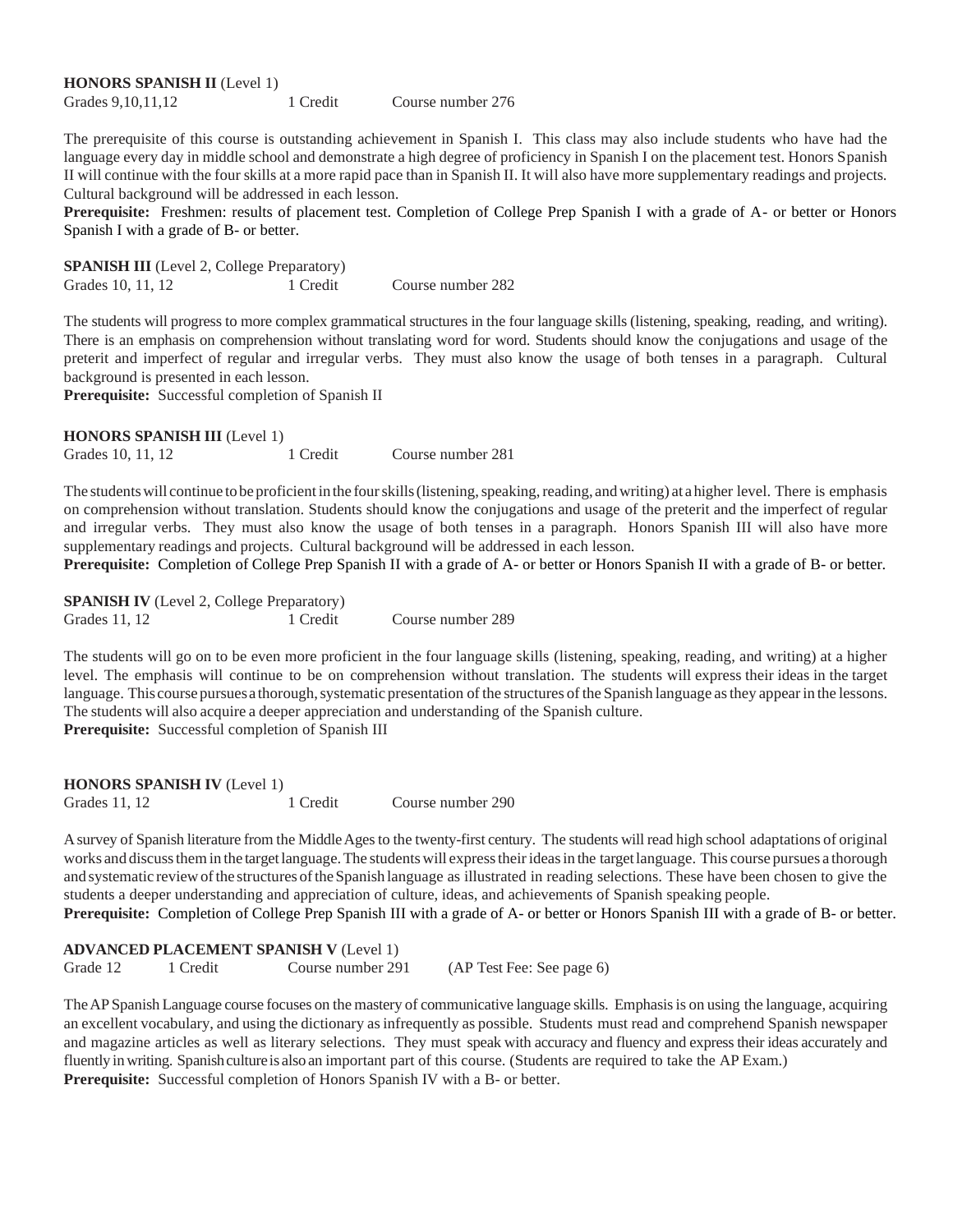# *MATHEMATICS DEPARTMENT*

The Mathematics Department believes that each student should increase his or her ability to analyze real life situations in mathematical terms and appreciate the beauty of math. The department strives to teach students to graphically, numerically, verbally, and analytically define functions that model the world around them. An in-depth analysis of these functions will foster a greater understanding of real life phenomena. The Mathematics Department also commits itself to developing in each student the technological skills needed to help solve problems that would otherwise take substantial amounts of time. In addition, the Mathematics Department strives to develop a strong spirit of intellectual curiosity and to develop the confidence in each student to be a creative problem solver. The emphasis on technology will enable each student to adapt to the increasing demands of the workplace. Graphing calculators (TI-83 Plus / TI-84 Plus) are required formany classes. A scientific calculator is sufficient for all Algebra I and Geometry classes.

Required Courses: Most colleges expect at least three years of math that include Algebra I, Geometry, and Algebra II. A fourth year of math including Trigonometry and Pre-Calculus is often required for numerous majors including engineering, business, and mathematics.

#### **ALGEBRA I (**Level 3)

Grade 9 1 Credit Course number 300

This course is a comprehensive program in first-year Algebra that is ideal for students who need extra time and step-by-step instruction to master first-year Algebra. It will reinforce fundamental math skills and integrate them into a thorough treatment of first-year Algebra, including probability and statistics. Successful completion of this course meets the requirement for entrance into Algebra II. Placement will be determined by entrance test scores and previous academic performance.

| <b>ALGEBRA I</b> (Level 2) |          |                   |
|----------------------------|----------|-------------------|
| Grades 9                   | 1 Credit | Course number 302 |

This course is for students who have mastered the fundamentals of arithmetic. The content of the course includes the following: operations with polynomials and fractions, linear functions, solving both linear and quadratic equations, graphing (both one- and twodimensional) including slope, factoring and operations with radicals. There is a strong emphasis on problem solving throughout the course. Entrance exam scores and math grade will determine placement.

| <b>HONORS ALGEBRA I</b> (Level 1) |          |                   |
|-----------------------------------|----------|-------------------|
| Grade 9                           | 1 Credit | Course number 301 |

This is an in-depth coverage of the content of Algebra I, with greater emphasis on theory, complex problems, and examples. This course covers topics such as operations with polynomials; factoring; solving both linear and quadratic equations;functions(linear and quadratic); graphing (both one- and two-dimensional), including slope; operations with radicals; and solving systems of equations and inequalities. Placement is determined by a placement test, entrance scores, and math grades.

| <b>LEVEL 3 GEOMETRY</b> (Level 3) |          |                   |
|-----------------------------------|----------|-------------------|
| Grades 10, 11                     | 1 Credit | Course number 346 |

This course is open to those students who do not qualify for Level 2 Geometry (313). Geometric concepts are learned and applied to real-life situations. The rigor of proof is not emphasized, but discovery of the basic concepts will be emphasized. **Prerequisite:** This course is open to students from Algebra I Level 3 who have a D average or better. Teacher recommendation is required.

| <b>GEOMETRY</b> (Level 2) |          |                   |
|---------------------------|----------|-------------------|
| Grades 9, 10, 11          | 1 Credit | Course number 313 |

This course presents a development of logic by means of the structure of Geometry, emphasizing precision of language, clear thinking, and proof. Spatial relationships, inductive and deductive reasoning and real life applications are also studied.

**Prerequisite:** This course is open to students who have completed Algebra I (302) with a grade of C or better. Teacher recommendation is required. If a student is applying from Grade 8, demonstration of competency in Algebra I on a placement test is required.

| <b>HONORS GEOMETRY</b> (Level 1) |          |                   |
|----------------------------------|----------|-------------------|
| Grades 9, 10                     | 1 Credit | Course number 311 |

This course is a follow up to Honors Algebra I. The class will involve a rigorous approach to geometric theory and applications. The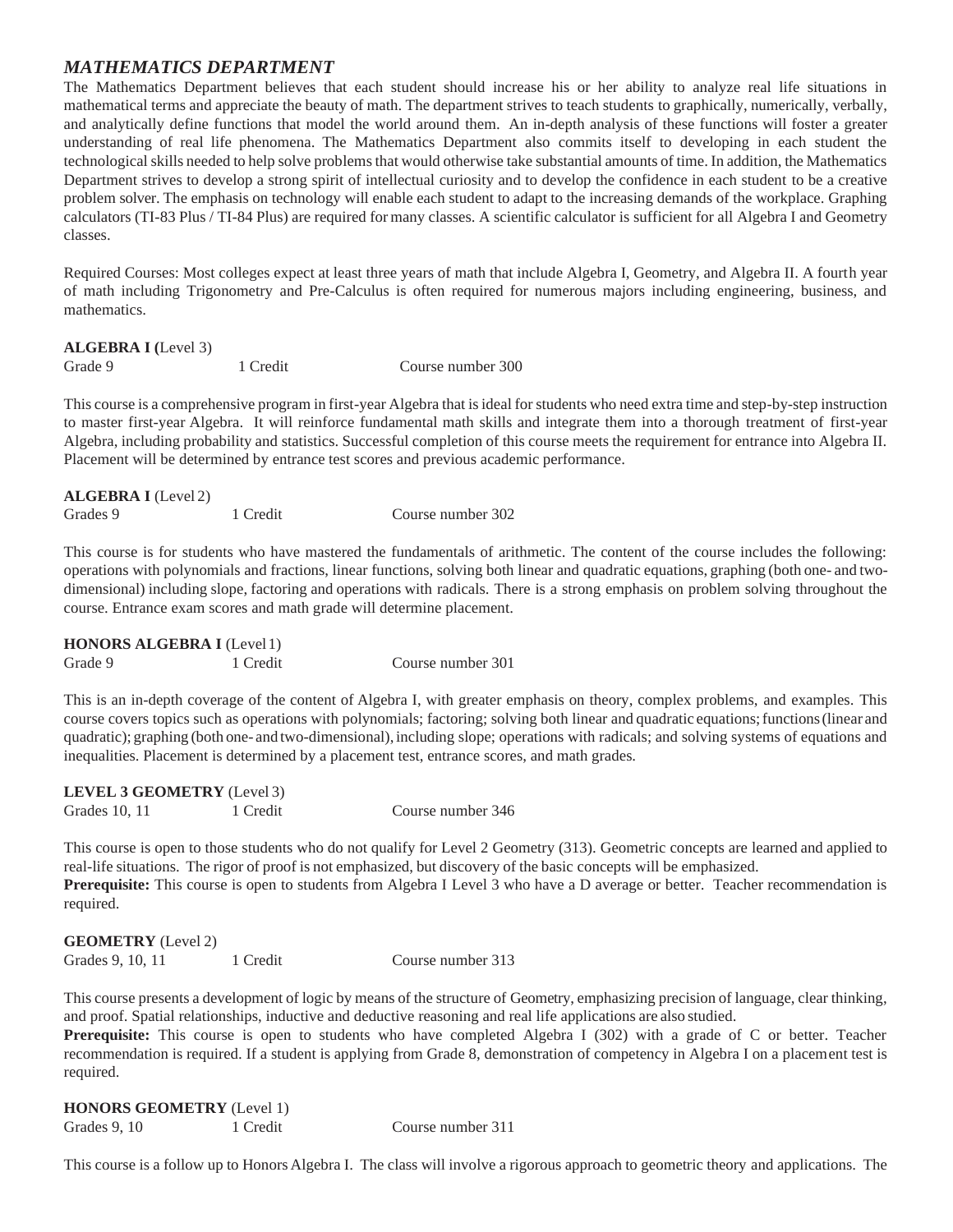course includestwo-column and paragraph proofs and also some coordinate Geometry.

**Prerequisite:** This course is open to students from Honors Algebra I (301) who have a B+ average or better, and to Algebra 1, Level 2 (302) who have an A- or better. Teacher recommendation is required. If a student is applying from Grade 8, demonstration of competency in Algebra I on a placement test is required.

**LEVEL 3 ALGEBRA II** (Level 3)

Grades 11, 12 1 Credit Course number 347

This is an Algebra II course taught at a slower pace and with less complexity than Algebra II, Level 2. The topics covered include inequalities, linear equations and functions, polynomials, complex numbers, quadratic equations and functions, exponents, statistics and probability, exponential functions, and logarithms.

**Prerequisite:** This course is open to students who have completed Algebra I (300) and have completed or are concurrently taking Geometry (346), or have completed Algebra I (302) and Geometry (313). Teacher recommendation isrequired.

| <b>ALGEBRA II</b> (Level 2) |          |                   |
|-----------------------------|----------|-------------------|
| Grades 10, 11, 12           | 1 Credit | Course number 323 |

This is a standard level Algebra II course. The topics covered include inequalities, linear equations and functions, polynomials, complex numbers, quadratic equations and functions, variation, exponents, statistics and probability, exponential functions, and logarithms.

**Prerequisite:** This course is open to students who have completed Algebra I (302) and have completed or are concurrently taking Geometry (313) with a grade of C- or better. Teacher recommendation is required.

#### **HONORS ALGEBRA II** (Level 1)

.

This is a rigorous course for advanced students covering the topics of Algebra II: polynomials, irrational and complex numbers, functions of degree to four statistics and probability, exponential functions, and logarithms.

**Prerequisite:** This course is open to students who have completed Honors Algebra I (301) with a grade of B or better and have completed or are concurrently taking Honors Geometry (311) with a grade of B or better, or students who have completed Algebra I, Level 2 (302) with a grade of A- or better and have completed or are concurrently taking Geometry, Level 2 (313) with a grade of A- or better. Teacher recommendation is required.

#### **PRE-CALCULUS/TRIGONOMETRY** (Level 2)

Grade 11, 12 1 Credit Course number 344

One half of this course will cover the study of Trigonometry: triangle measure, trig functions and their inverses and identifies, graphs and equations of trig functions, the polar plane and deMoivre's Theorem. The other half is designed to prepare students for success in Calculus, with emphasis on theory as well as application. Functions and their inverses are studied, including exponential, logarithmic, and rational functions. Additional topics include sequences and series, math induction, linear programming, and limits. **Prerequisite**: This course is open to students who have completed Algebra II (323) and Geometry (313) with a C+ or better, or Algebra II, Level 3 (324) and Geometry, Level 3 (314) with a B or better.

#### **HONORS PRE-CALCULUS/TRIGONOMETRY** (Level 1)

Grades 10,11, 12 1 Credit Course number 333

One half of this rigorous course will cover the study of Trigonometry: triangle measure using the sine, cosine, and tangent functions, their reciprocals and inverses, and their graphs and equations. Additional topics include the polar plane and DeMoivre's Theorem. The second half of this course is designed to prepare students for success in calculus, with emphasis on theory as well as application. Functions and their inverses are studied, including exponential, logarithmic, and rational functions. Additional topics include sequences and series, math induction, limits, linear programming and introductory Calculus work. Real-life applications will be demonstrated in class work and through projects.

**Prerequisite:** This course is open to students who have completed Honors Algebra II (321) and Honors Geometry (311) with a B or better, or Algebra II, Level 2 (323) and Geometry, Level 2 (313) with an A- or better. Teacher recommendation is required

#### **STATISTICS & PROBABILITY** (Level 2)

Grades 11, 12 0.50 Credit Course number 343 This is an introductory course emphasizing the interpretation and communication of statistical results, sta- tistical literacy, and the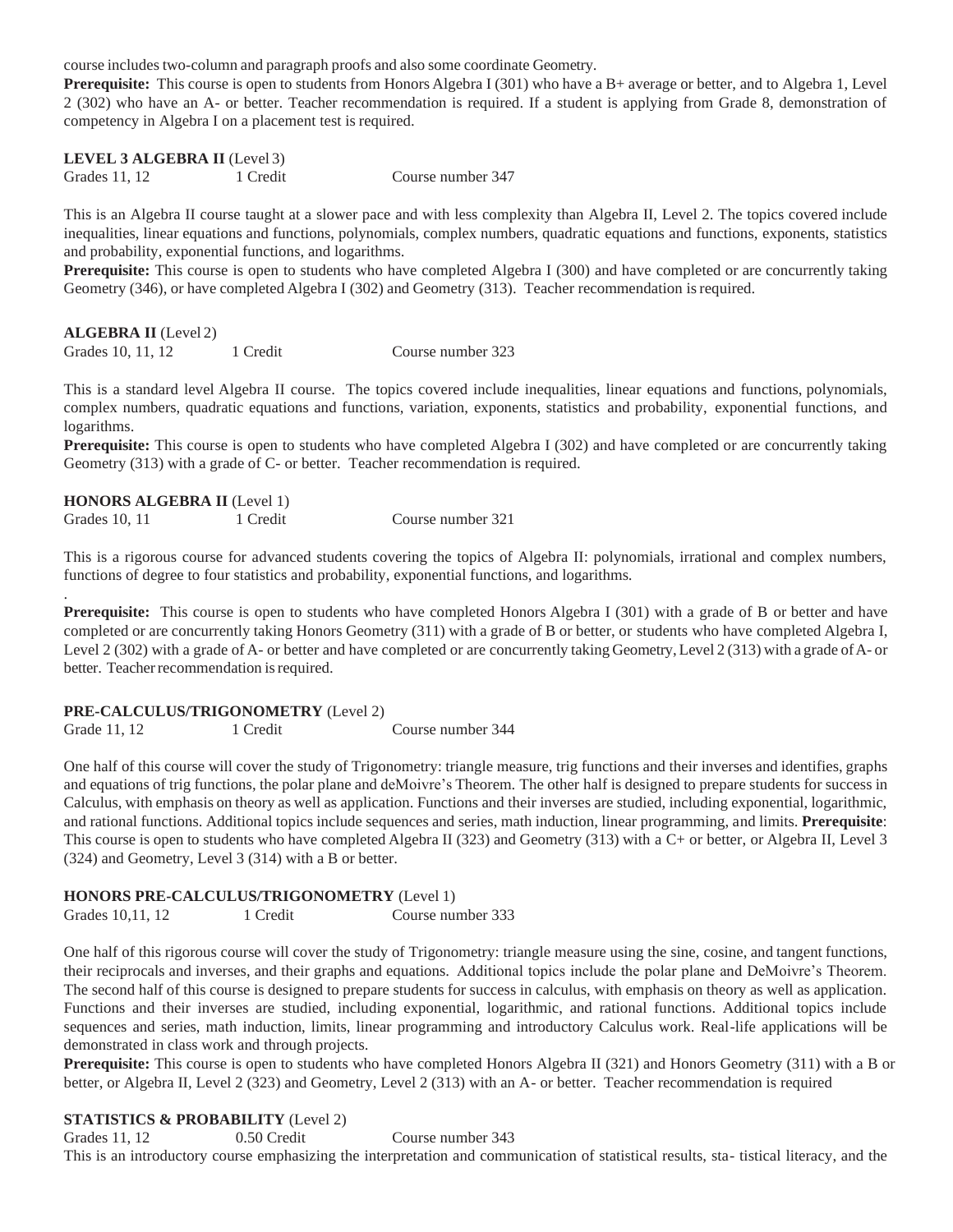development of statistical thinking, as well as elements of probability. Students will use technology for developing conceptual understanding and for analyzing data.

**Prerequisite:** This course is open to students who have completed Algebra II (any level), or Algebra I and Geometry with a grade of C or better. Teacher recommendation is required.

#### **COMPUTER PROGRAMMING** (Level 2)

**CALCULUS** (Level 2)

Grades 10, 11, 12 0.50 Credit Course number 351

This is a semester course designed to familiarize the student with the fundamental concepts of computer programming in the Java language. Mainly a "hands on" course, topics to be introduced include algorithms, programming methodology, and data structures. It includes writing and executing programs on the computer, and mathematical applications of these techniques. This course is a prerequisite for AP Computer Science

**Prerequisite**: This course is open to students who have completed Algebra I (any level) with a C or better. Ability to work independently and/or to spend time in the computer lab beyond class times is required. Teacher recommendation is required.

# **FINITE MATH** (Level 2) Grade 12 1 Credit Course number 357

Topics include statistics, logic, theory of sets, counting techniques, probability theory, linear equations, linear programming, matrix algebra, and graph theory. Emphasis will be placed on the construction of mathematical models and their applications. Application to real-world problems, such as financial topics and evaluating statistical reports, will be included.

**Prerequisite:** This course is open to students who have completed Algebra II and is not open to students who are taking or have taken Pre-Calculus or Calculus.

| <b>CALCULUS</b> (Level 2) |          |                   |
|---------------------------|----------|-------------------|
| Grade 12                  | 1 Credit | Course number 329 |

This course focuses on the derivative and integral and their applications. It covers most of the topics of AP Calculus but at a slower pace.

**Prerequisite**: This course is open to students who have completed Pre-Calculus 2A (336) and Trigonometry 2A (334) with a grade of B- or better or Pre-Calculus 2 (337) and Trigonometry 2 (335) with a grade of B or better. Teacher recommendation isrequired.

#### **ADVANCED PLACEMENT CALCULUS AB** (Level 1)

| Grades 11, 12 | 1 Credit | (AP Test fee: See page 6) | Course number 331 |
|---------------|----------|---------------------------|-------------------|

A full academic year of work in Calculus and related topics. Most of the year is devoted to the topics in differential and integral calculus. Students will be required to sit for the Advanced Placement Exam.

**Prerequisite:** This course is open to students who have completed Honors Trigonometry/Pre-Calculus (333) with a B or better, or Pre-Calculus, Level 2A (336) with a B+ or better. Teacher recommendation is required.

#### **ADVANCED PLACEMENT COMPUTER SCIENCE** (Level 1) Grades 11, 12 1 Credit (AP Test Fee: See page 6) Course number 355

This is a year-long course in algorithms, programming methodology, and data structures using the JAVA language. The curriculum will be guided to a large extent by the Course Description of the College Board Advanced Placement Examination in Computer Science (A). Students will be required to take this exam in the spring.

**Prerequisite:** The course is open to students who have completed Computer Programming (351) with a B or better, or demonstration of programming competency on a placement test. Ability to work independently and/or to spend time in the computer lab beyond class times is required. Teacher recommendation is required.

#### **ADVANCED PLACEMENT STATISTICS** (Level 1)

Grades 11, 12 1 Credit (AP Test Fee: See page 6) Course number 350

This is a rigorous full-year course emphasizing the interpretation and communication of statistical results, statistical literacy and the development of statistical thinking, as well as elements of probability. Students will use technology for developing conceptual understanding and for analyzing data. Focus will be on developing concrete data analysisskillsthat enable studentsto interpret, explain, justify, and draw conclusions. Students are required to take the Advanced Placement Test.

 **Prerequisite:** This course is open to students who have completed Honors Trig/Pre-Calculus (333), AP Calculus (331) with a B- or better, Pre-Calculus 2A (336), Calculus 2A (332) with a B or better, Pre-Calculus

(335) with an A- or better, or math teacher recommendation. Trig/Pre-Calculus may be taken concurrently.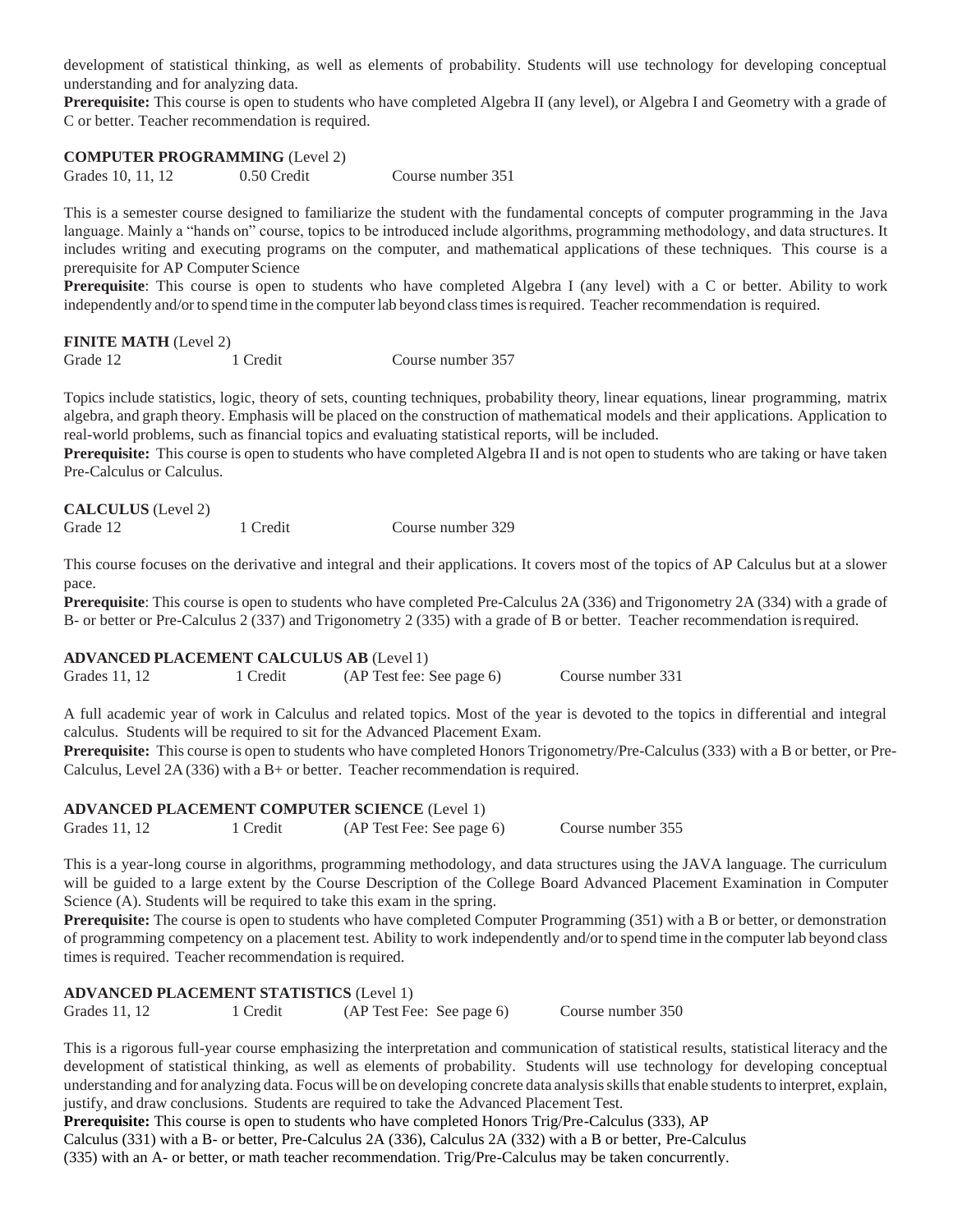**PERSONAL FINANCE** (Level 2) *ELECTIVE* Grade 12 0.5 Credit Course number 315

This course provides an overview of the financial planning and investing process. It examines personal incomes and budgets, banking, credit cards, home and consumer financing, insurance of personal assets, personal investing and retirement planning. Topics covered will include the time value of money, investments, loans and credit, cash management, taxes, life and health insurance, and estate planning. This course is open to Grade 12. Credit does not count towards total math credits.

### *SCIENCE DEPARTMENT*

Most colleges require at least three years of science. More competitive colleges, as well as majors related to science, generally require or strongly recommend a four-year program including Biology, Chemistry, and Physics. Most colleges also look upon participation in Advanced Placement Biology, Advanced Placement Physics, UConn Physics, and/or Advanced Placement Chemistry very favorably. The laboratory experience is a vital part of our science curriculum.

AP Biology and AP Chemistry are offered in alternating years. Required Courses: 3 years of science including Biology Suggested: 4 years of Science

**BIOLOGY** (Level 2, College Preparatory) Grade 9 1 Credit Course number 412

A required lab science course designed to introduce students to the fundamental principles of Modern Biology. Emphasis is placed on the cellular and chemical basis of life, human anatomy and physiology, genetics, microbiology, vertebrate and invertebrate biology, botany, evolution, and ecology. These topics are explored through lecture, discussions, laboratory investigations, projects, and reports. Laboratory work is an essential component of this course and comprises at least one-third of the class time. Successful completion of this course fulfills the Biology graduation requirement.

**HONORS BIOLOGY** (Level 1) Grade 9 1 Credit Course number 411

A rigorous laboratory science course designed to introduce students to an in-depth study of the fundamental principles of biology. Emphasis is placed on the cellular and chemical basis of living things, genetics, biotechnology, DNA, microbiology, vertebrate and invertebrate biology, botany, evolution and ecology. These topics will be explored through lecture, discussion, laboratory work, projects, and reports. Laboratory work is an essential component of this course and comprises at least one-third of the class time. Successful completion of this course fulfills the Biology graduation requirement.

**Prerequisite:** Placement determined by entrance exam score and previous course work.

**CHEMISTRY** (Level 2, College Preparatory) Grade 10 1 Credit Course number 424

A laboratory science course designed to teach students the fundamental concepts of Chemistry. Content includes matter and energy, atomic structure, chemical formulas, bonding, and chemical reactions. Also included are behavior of gases, stoichiometry, solutions, acids and bases, and an introduction to organic chemistry. Laboratory emphasis is on developing chemical concepts. **Prerequisite:** Algebra I and Geometry with grades of C or better. Algebra II, Level 2 may be taken concurrently. *Completion of Algebra II, Level 3 with a grade of B or better*. Biology, Level 2 with a grade of C+.

| <b>HONORS CHEMISTRY</b> (Level 1) |          |                   |
|-----------------------------------|----------|-------------------|
| Grade 10                          | 1 Credit | Course number 423 |

A rigorous laboratory science course offering an in-depth study of Chemistry. Content includes atomic theory, stoichiometry, behavior of gases, liquids and solids, chemical reactions, ionic and covalent bonding, thermodynamics, molecular geometry, and an introduction to organic chemistry. Laboratory work is an essential component of this course and comprises at least one-third of the class time.

**Prerequisite**: A minimum grade of B- in Honors Algebra I and Honors Geometry, or A- in College Prep Algebra I and Geometry. A minimum grade of B- in Honors Biology or A- in College Prep Biology. **Co-requisite:** Algebra II or higher math.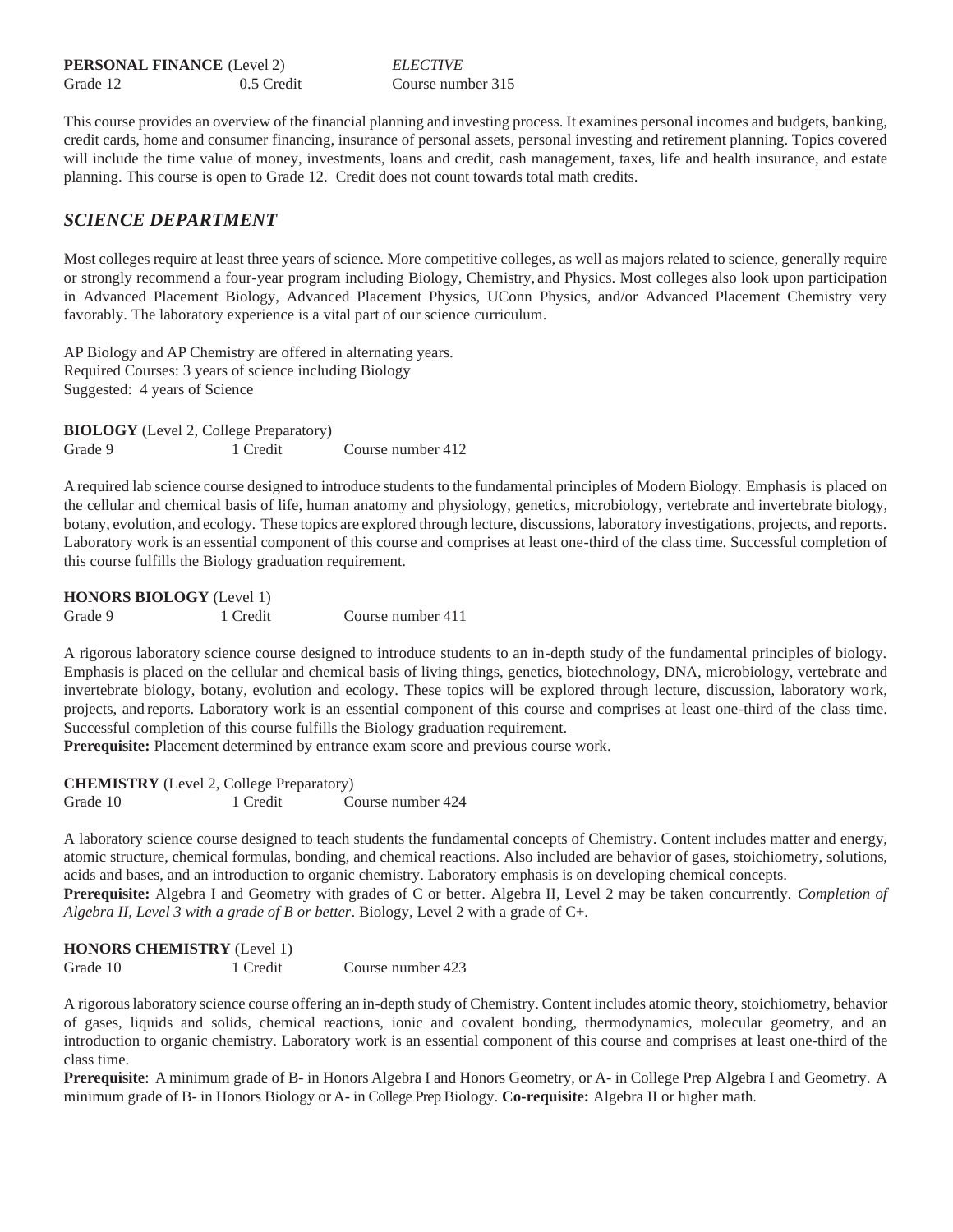**PHYSICS** (Level 2, College Preparatory) Grades 11, 12 1 Credit Course number 432

A laboratory science designed course to familiarize students with the fundamental concepts of physics. Content includes mechanics, linear and circular motion, heat, electricity, magnetism, waves, nucleonics, quantum mechanics, and relativity. This course combines some mathematical emphasis with applications of physics to our daily lives. Laboratory work is an essential component of this course and comprises at least one-third of the class time.

**Prerequisite:** Honors Algebra II and Honors Geometry with a grade of C+, Honors Chemistry with a grade of C, or College Prep Chemistry, with a grade of C+. Algebra II may be taken concurrently.

**HONORS PHYSICS** (Level 1) Grades 11, 12 1 Credit Course number 431

A laboratory science course designed to familiarize students with the fundamental concepts of physics. Content includes mechanics, linear and circular motion, heat, electricity, magnetism, waves, quantum mechanics, and relativity. This course combinesmathematical emphasiswith attention to problemsolving and the applications of physicsto our daily lives. Laboratory work is an essential component of this course and comprises at least one-third of the class time.

**Prerequisite**: Honors Algebra II, Honors Geometry and Honors Trigonometry with a grade of B-. Honors Trigonometry may be taken concurrently. Honors Chemistry with a grade of B- or College Prep Chemistry witha grade of A-.

#### **HONORS ANATOMY AND PHYSIOLOGY**

Grades 11, 12 1 Credit Course number 439

This course is an accelerated course in the study of human anatomy and physiology. This is a laboratory science course for students who have shown a high degree of achievement in prior laboratory science courses. This course is an in-depth study of major systems found in the human body, including, but not limited to, the skeletal, muscular, nervous, digestive, immune, and circulatory systems. **Prerequisite:** Successful completion of Biology and Chemistry with a grade of A- or better or successful completion of Honors Biology and Honors Chemistry with a grade of B- or better in both classes.

**ASTRONOMY** (Level 2, College Preparatory)

Grades 11, 12 0.50 Credit One Semester Course number 441

This course is designed to provide students with an understanding of the universe, the structures within the universe, motions of celestial bodies, and identification/interpretation of cosmic anomalies**.** Students will cover the vast idiosyncrasies of the universe from ancient epochs to the present. Approach includes class discussions, audio-visual materials, class project, and laboratory activities.

| <b>GEOLOGY &amp; METEOROLOGY</b> (Level 2, College Preparatory) |             |              |                   |
|-----------------------------------------------------------------|-------------|--------------|-------------------|
| Grades 11, 12                                                   | 0.50 Credit | One Semester | Course number 442 |

The geology course will provide information on the forces that shape the earth, identification of rocks and minerals, and an analysis of specific creative and destructive erosion processes. Meteorology will concentrate on forecasting weather from data obtained from computer telecommunication links and understanding the components and tools used by meteorologists to accurately predict weather phenomena. Content includes weather forecasting, interpreting weather patterns, air mass studies, and instrument analysis. This approach includes class discussions, projects, lecture and lab activities, as well as internet research.

|                             | <b>HUMAN BODY SYSTEMS</b> (Level 2, College Preparatory) |                   |
|-----------------------------|----------------------------------------------------------|-------------------|
| Grades $11, 12$ 0.50 Credit | One Semester                                             | Course number 443 |

Acourse designed forstudents who desire additionalstudy in human body systems. The course includesstudy of cells, tissues and systems of the body beyond that covered in previous Biology courses. Current topics in human biology and related diseases and conditions are discussed. The approach includes class discussions, projects, lecture and lab activities, as well as internet research and system building on anatomical models.

**Prerequisite**: A grade of C or better in Biology.

**OCEANOLOGY AND STREAM ECOLOGY (**Level 2, College Preparatory) Grades 11, 12 0.50 Credit One Semester Course number 444

This course is designed to introduce students to the concepts of marine and fresh water ecology. Topics explored are: chemical, physical, and biological oceanology with special emphasis on the organisms found in Long Island Sound. Variousmarine habitats will be studied in class and correlated with fieldwork on Long Island Sound. Students will participate in the collection and analysis of water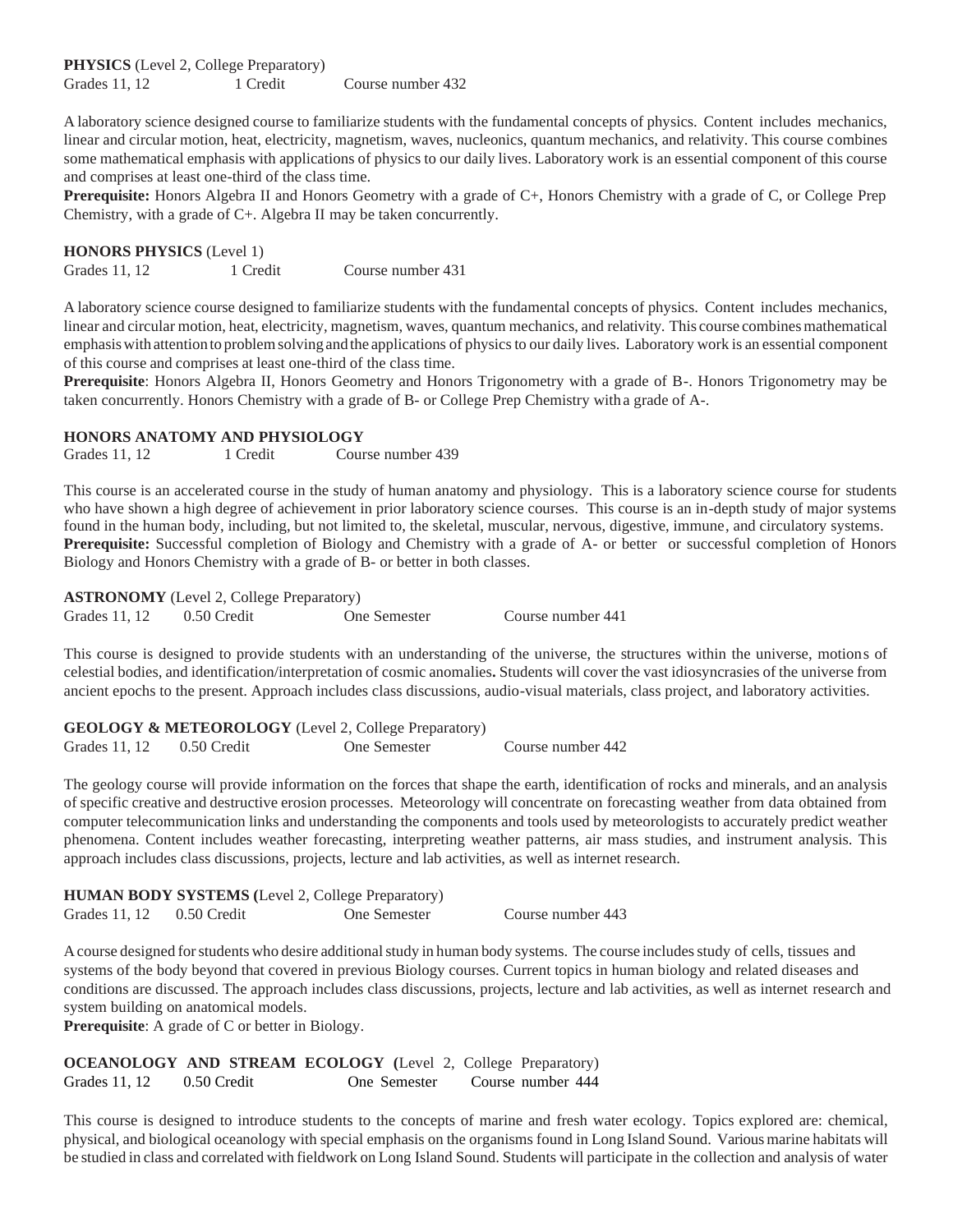quality data of a local stream. Special emphasis will be on the relationship between organisms and their environment and on the interdependence of organisms with each other. The class will also explore some environmental problems and possible solutions related to our water world.

#### **ADVANCED PLACEMENT BIOLOGY** (Level 1)

Grades 11, 12 1 Credit (AP Test Fee: See page 6) Course number 435

The AP Biology course is designed to be the equivalent of a two semester college introductory biology course usually taken by biology majors during their first year. The course is designed around four underlying principles called the big ideas. Each big idea requires combining content with inquiry and reasoning skills consistent with science practices. Primary emphasis is placed on developing an understanding of biological concepts through personal experience of scientific inquiry, recognition of unifying themes that integrate major topics of biology and application of biological knowledge and critical thinking to environmental and social concerns. Descriptive and experimental laboratory exercises that require higher order thinking will be assigned that will provide maximum opportunity for students to learn a variety of skills and those facts, principles, and concepts of general biology covered in lectures, readings, and discussions. Students are expected to work independently on much of the material and to assume responsibility for success in the course. Students will be required to complete the Advanced Placement Biology exam. **Prerequisites:** Honors Biology with aB- or College Prep Biology with an A-, Honors Chemistry with anB- or College Prep Chemistry

with an A-.

#### **ADVANCED PLACEMENT CHEMISTRY (Level 1)**

Grades 11, 12 1 Credit (AP Test Fee: See page 6) Course number 420

This is an Advanced Placement course in general chemistry for students wishing to study a second year of chemistry in high school. The curriculum follows the recommendations established by the College Board. It is designed to be the equivalent of a first year college level course. Topics covered include atoms and molecules, thermodynamics, kinetics, equilibrium, acids and bases, oxidation/reduction, transition metals and organic chemistry. Students are expected to work independently on much of the material. The student will take the Advanced Placement exam.

**Prerequisite**: Honors Algebra II, Honors Geometry and Honors Trigonometry with a grade of B- or Algebra II, Geometry and Trigonometry with a grade ofA-. Trigonometry or Honors Trigonometry may be taken concurrently. Honors Chemistry I with a grade of B- or Chemistry Level 2 with a grade of A-.

**ADVANCED PLACEMENT PHYSICS** (Level 1)

Grades 11, 12 1 Credit (AP Test Fee: See page 6) Course number 430

AP Physics is the most difficult advanced course offered at Northwest Catholic High School. Students enrolled in this course should have a deep understanding of physical science or a desire to study a related field in college. This course is a laboratory science course designed to familiarize students with the fundamental concepts of physics. Content includes mechanics, linear and circular motion, heat, electricity, magnetism, waves, quantum mechanics, and special relativity. This course features mathematical emphasis with much attention to problem solving as well as innovative lab experiences centered on ideas generated by students. Students are expected to work independently on much of the material. AP students are required to take the Physics AP exam. Admission to this course also requires the completion of an application and departmental approval.

**Prerequisite**: Honors Algebra II, Honors Geometry and Honors Trigonometry with a grade of B-. Honors Trigonometry may be taken concurrently. Honors Chemistry with a grade of B- or College Prep Chemistry witha grade of A-.

# *SOCIAL STUDIES DEPARTMENT*

The Social Studies department emphasizes a knowledge and understanding of complex relationships between people and cultures. By emphasizing the writing skills and technological competence, students are prepared to make a positive contribution as virtuous citizens in a democratic society. The Social Studies department believes that students learn in a variety of ways. Thus, the department works to accommodate diverse learning styles. Methods of presentation include lecture, discussion, role- play, debate, and various implementations of technological instruction. Interpretation of primary source materials, appreciation for global cultures, and emphasis on geographic themes, are a few of the skills of historical detection and interpretation emphasized in the Social Studies department.

**Required Courses**: 4 years including Human Geography, World History, Civics, and United States History.

**HUMAN GEOGRAPHY AND OUR CONTEMPORARY WORLD** (Level 2, College Preparatory) Grades 9 1 Credit Course number 505

Students will gain a general understanding of the histories and cultures of the world and how these histories relate to and affect our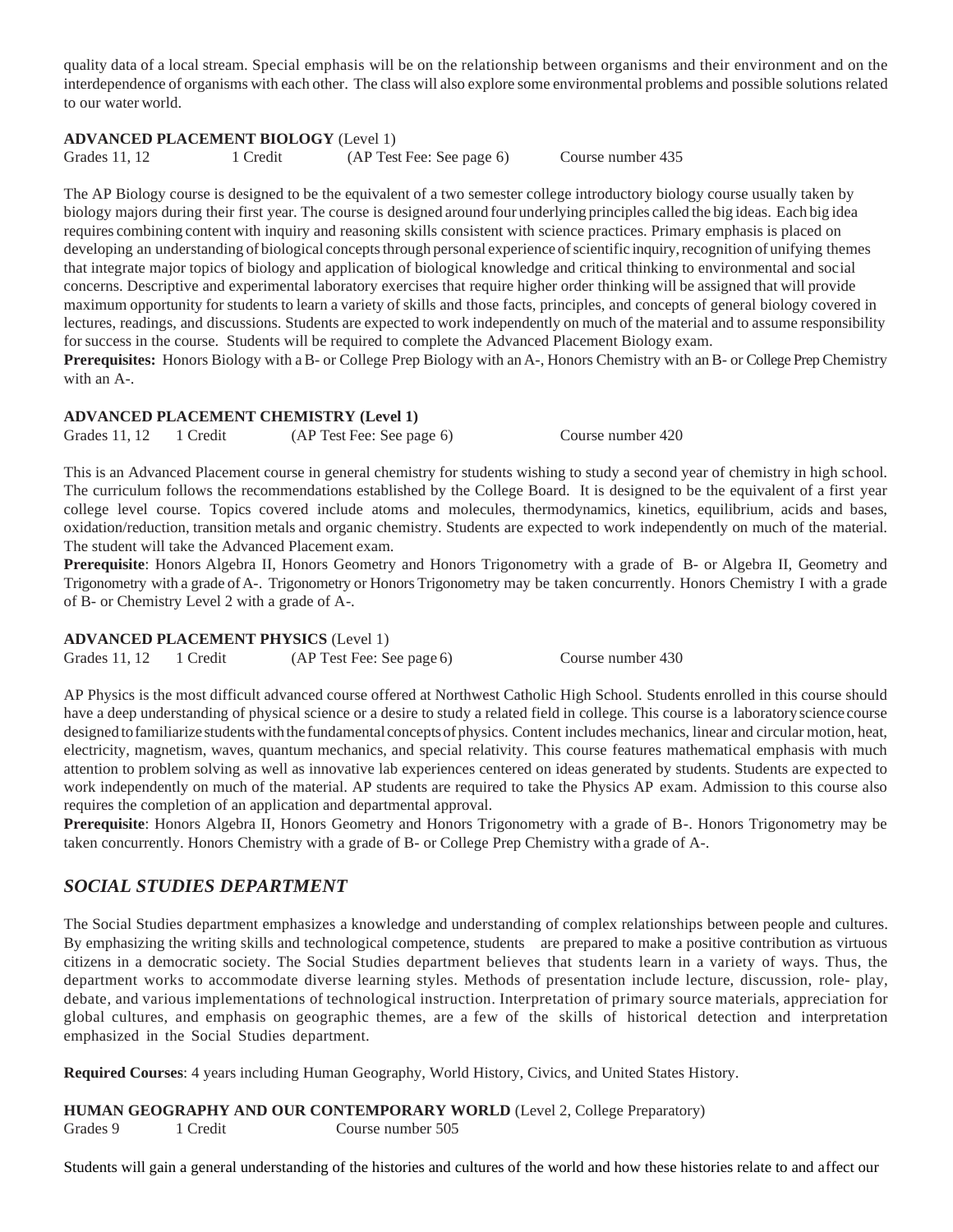own world. Students will study the civilizations of Africa, Asia, Europe, South America and the Middle East. The course will focus on the cultural, social, religious and political developments in each of these areas. We will pay particular attention to how these developments created the world in which we live today.

Essential questions of the course include: How do fundamental beliefs and geographic location affect human interaction? How have these beliefs changed over time? How and to where do these ideas spread? What are the modern-day implications of the interplay among religion, geography, and politics? Students are introduced to key themes including globalization, democratization, population growth, economic development, gender, and environmental issues. The course focuses on developing analytical reading and writing abilities, and also introduces students to the various disciplines within the department.

#### **HONORS HUMAN GEOGRAPHY AND OUR CONTEMPORARY WORLD** (Level 1)

Grades 9 1 Credit Course number 518

In this honors level course, students will be required to read and write like an historian. The reading and writing rigor is aimed at preparing our students for future study in Advanced Placement level courses. Students will gain a general understanding of the histories and cultures of the world and how these histories relate to and affect our own world. Students will study the civilizations of Africa, Asia, Europe, South America and the Middle East. The course will focus on the cultural, social, religious and political developments in each of these areas. We will pay particular attention to how these developments created the world in which we live today.

Essential questions of the course include: How do fundamental beliefs and geographic location affect human interaction? How have these beliefs changed over time? How and to where do these ideas spread? What are the modern-day implications of the interplay among religion, geography, and politics? Students are introduced to key themes including globalization, democratization, population growth, economic development, gender, and environmental issues. The course focuses on developing analytical reading and writing abilities, and also introduces students to the various disciplines within the department.

| <b>WORLD HISTORY</b> (Level 2, College Preparatory) |          |                   |
|-----------------------------------------------------|----------|-------------------|
| Grades 10 (starting with the class of 2023)         | 1 Credit | Course number 502 |

This course examines Ancient, Medieval, and Early Modern Civilizations. Students are expected to demonstrate mastery of the following skills: note-taking, map reading, chronological awareness, and essay writing. Throughout the year, students will be challenged to interpret documents, assimilate information fromothersources, and complete short-term projects. Preparation for mastering the higher-levelthinking skills is a major emphasis of the course.

#### **HONORS WORLD HISTORY (**Level 1)

Grade 10 (starting with the class of 2023) 1 Credit Course number 501

This course offers a thematic and conceptual approach to the study of Ancient, Medieval, and Early Modern Civilizations. In addition to the textbook, students will read and analyze primary source material. Quarterly projects that require independent research will be assigned. This honors-level work emphasizes higher level thinking skills: analysis, synthesis, and evaluation. Students will be expected to read with insight, write with clarity, and participate with interest. Placement is based primarily on entrance test scores with consideration also given to previous academic performance.

#### **AP WORLD HISTORY** (Level 1, Advanced Placement)

Grade 10 1 credit Course number 506

Modern, 1200-Present is a rigorous exploration of the major people, societies, events, and ideas that have shaped world history since the Middle Ages. Course topics will follow the nine-unit structure presented by the College Board and include a research-based historical project at the end of the year. Beginning with China and the Islamic Caliphates, the course will study major topics such as the formation of Eurasian empires, the Colombian Exchange, the Industrial Revolution, European Imperialism, the World Wars, the Cold War, decolonization, and globalization in the 21st Century. Students should expect nightly reading, rigorous writing assignments, class debate and discussion, and a fast-paced classroom atmosphere. All class participants are required to take the AP Exam in May.

**Prerequisites**: B+ in Honors Human Geography or an A in both Human Geography and English I, and a recommendation from one's current Social Studies teacher.

**CIVICS (**Level 2, College Preparatory) Grade 12 One Semester Course number 566

This course examines the structure and operation of the United States government as it is developed within the framework of the Constitution. Students explore such topics as civil liberties, civil rights, the institutions of government, such as the presidency, Congress, the courts, and contemporary problems in government and politics.The students will be familiar with the functions and structure of the United States government and their individual roles and responsibilities within our system. Please note that this class is mandatory for graduation.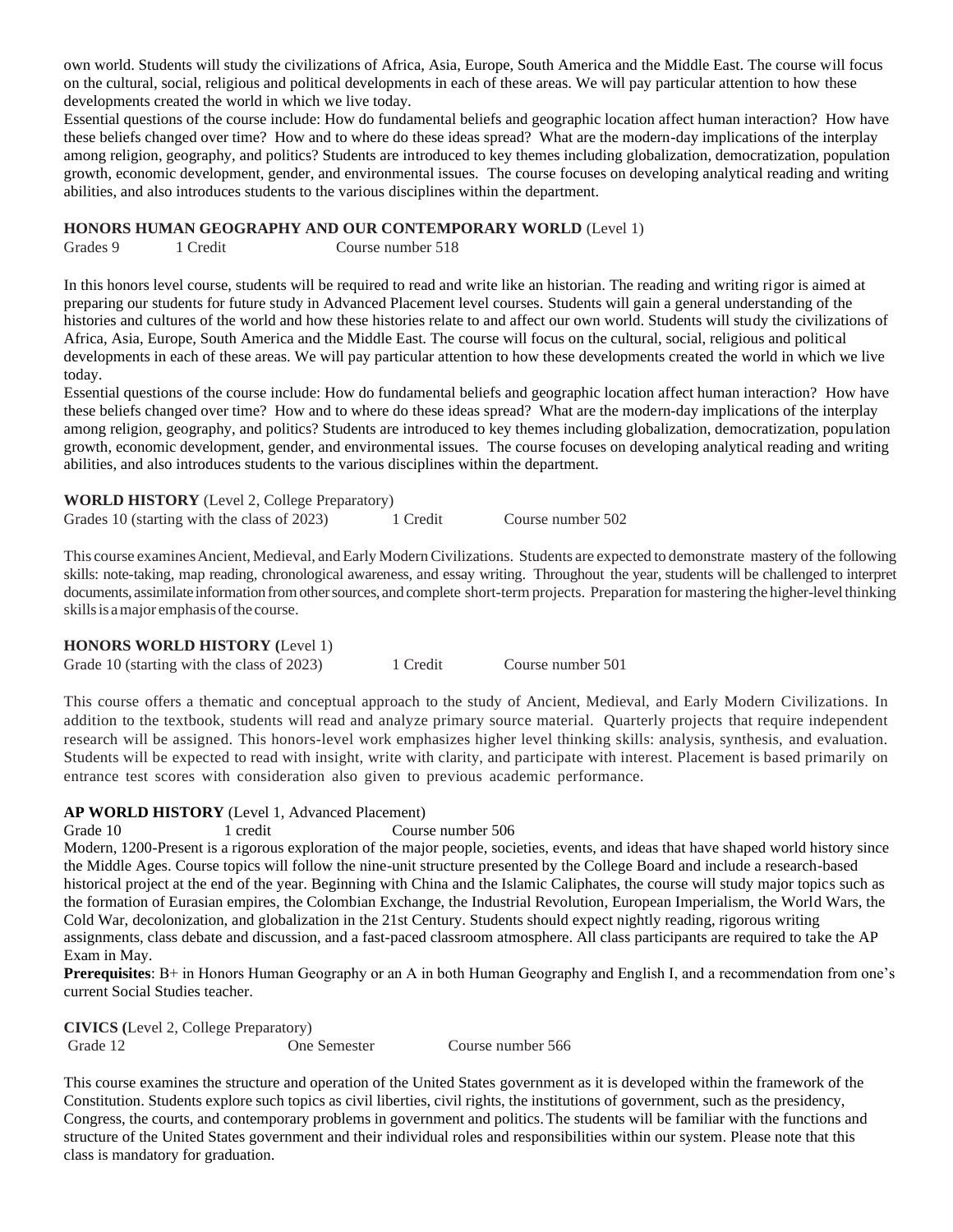#### **U.S. HISTORY** (Level 2, College Preparatory)

Grades 11, 12 1 Credit Course number 512

This course is designed to give students information and experience in order to help them develop an understanding of the present, an appreciation of our cultural heritage, and to build those attitudes and ideals, which will enable them to participate as responsible citizens in our democratic society. Further emphasis

is placed on the reinforcement of related skills (essay writing, note-taking, map analysis) considered to be essential in the Social Sciences.

**HONORS U.S. HISTORY** (Level 1)

Grades 11, 12 1 Credit Course number: 517

This is a course designed to take a thematic and conceptual approach to the study of American History. The course will cover from 1492 to present day with emphasis on the evolution of American politics, identity, and economics. A primary focus of the course will be employing honors level research skills when interacting with both primary and secondary sources. Emphasis will be placed on using these sources in forming argumentative essays both on tests and on research papers.

**Prerequisite**: Completion of World History with a grade of A- or better, successful completion of Honors World History with a grade of B- or better.

#### **ADVANCED PLACEMENT U.S. HISTORY** (Level 1) Grades 11, 12 1 Credit (AP Test Fee: See page 6) Course number 511

The course is designed to offer students an in depth approach to American History, focusing on the development of analytical skills. Emphasis will be placed on the interpretation and application of primary source materials as they pertain to major themes in American History. Preparation for the mandatory Advanced Placement U.S. History Exam is a major focus of the class. Students will be expected to complete a large volume of work independently and extensive assignments will be given over school vacations. Through this exam, students have the opportunity to obtain college credit in U.S. History.

**Prerequisite**: Grade of an A- in Level 2 World History or at least a B- in Honors World History, and an afterschool writing sample on a question supplied by the Social Studies Department.

**ECONOMIC THEORY AND PRACTICE** (Level 2, College Preparatory) Grades 11, 12 0.50 Credit One Semester Course number 542

This course seeks to introduce the student to the many aspects of economics. Topics include the American Market economy, comparative economic systems, marketing, trade, advertising, consumerism, regional economies, unions, economic justice, and the stock market. Students also research related economic topics that are presented in class as part of a group project.

| <b>SOCIAL PSYCHOLOGY</b> (Level 2, College Preparatory) |             |              |                   |
|---------------------------------------------------------|-------------|--------------|-------------------|
| Grades 11, 12                                           | 0.50 Credit | One Semester | Course number 544 |

This course is designed to examine the complex psychological and societal aspects of life. Basic concepts, as expressed by notable members of the psychological world, will be discussed. These are then related to the behavior of people in today's society. Case studies, psychological tests, group discussion, and research highlight this course.

#### **ADVANCED PLACEMENT U.S. GOVERNMENT AND POLITICS** (Level 1)

Grade 12 1 Credit 1 Credit Course number 530

This course prepares students to take the Advanced Placement examination. Students approach the course from a topical perspective by examining both the formal institutions of government (Congress, Presidency, judiciary, bureaucracy), the informal or linkage institutions (the media, public opinion, elections, interest groups), and the relationship between the two in the formation of public policy. Students will also examine the constitutional underpinnings of the American system, as well as explore important issues in both civil rights and civil liberties. This course seeks to foster a systemic appreciation for the major themes and concepts of Political Science, and the students will be expected to keep abreast of current affairs. Students will be required to complete frequent position papers and/or essays, as well as participate in policy debates. Students will be required to take the AP exam. **Prerequisites:** The student must have completed either AP United States History with a grade no lower than a B- or United States History, Level 2, with a grade no lower than an A-.

#### **AP COMPARATIVE GOVERNMENT AND POLITICS** (Level 1)

GRADE 12 1 Credit Course number 570 Through work in a college-level text and regular consideration of current media, this course exposes students to the current political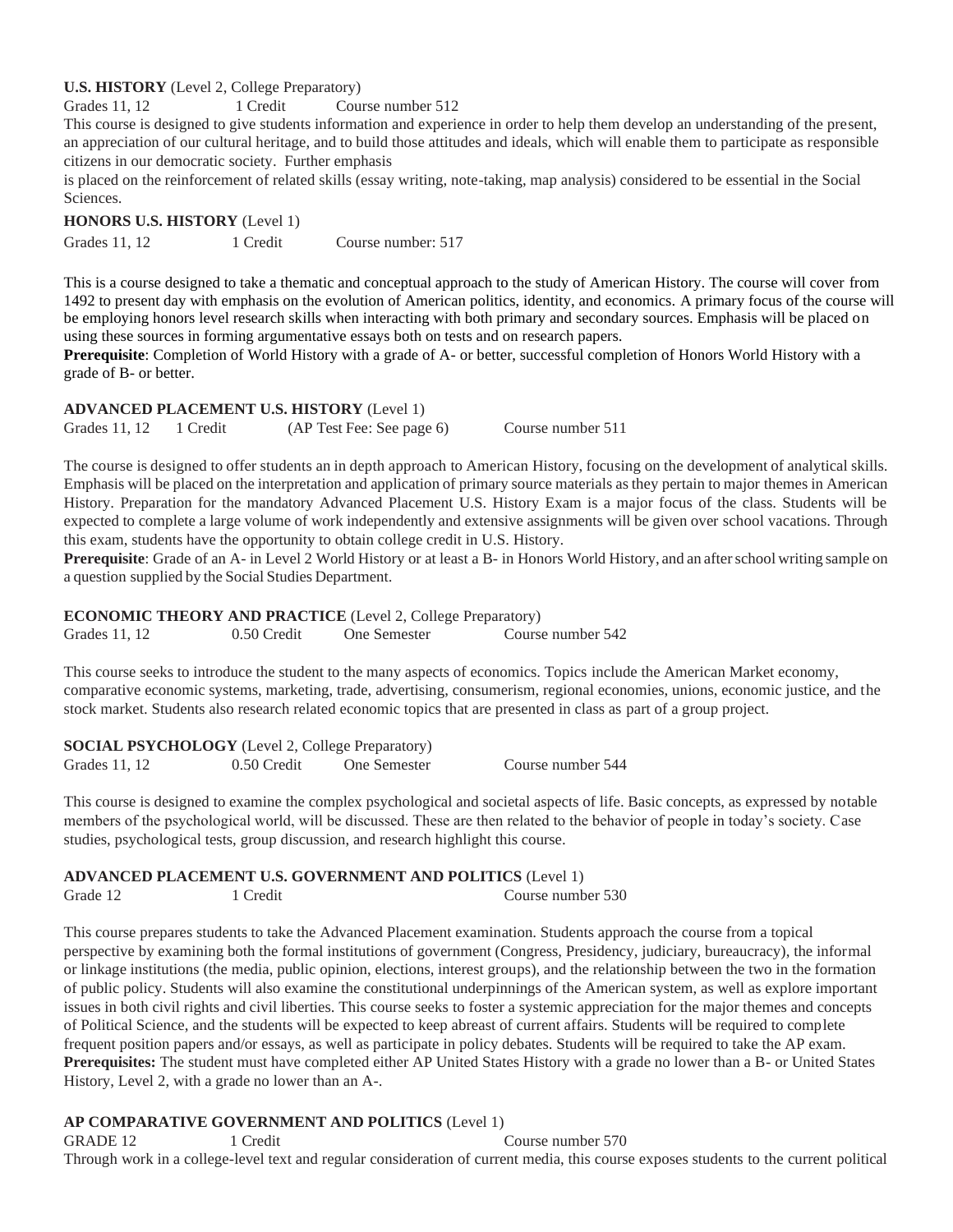systems of different countries and examines them using analytical and comparative themes. The course will examine the systems and politics of six "core" countries: the U.K., Russia, Iran, Mexico, Nigeria, and China. Students will consider each country's history and political culture, social divisions, formal structures of government, forms of participation, leadership groups, and policy issues and challenges. Topics of discussion will include the relationship of citizens to the state, the purposes and powers of government, opposition and dissident groups, and policy making in a changing world. Students will also consider broader issues such as globalization, democratization, and political change. This course prepares students for the Advanced Placement Comparative Government examination. Students will be required to take the AP exam.

**Prerequisite:** Completion of United States History and permission of the department.

### **AFRICAN AMERICAN HISTORY** (Level 1)

GRADE 12 0.5 Credit Course number 519 This one semester, introductory-level course is largely designed to provide students with an overview of the major events and developments in African-American history from its ancestral beginnings to present. Some of the specific topics covered include African timeline, colonial and antebellum slavery, the abolition movement, the free black experience, the Civil War, emancipation, Jim Crow segregation, racial violence, black culture, the modern freedom struggle, popular culture, political movements, and the contemporary experience.

**Prerequisite:** Completion of United States History

# *RELIGION DEPARTMENT*

Through experiences both in and out of the classroom, the Religion Department works cooperatively to educate and encourage the student to know, love, and serve God, to follow Jesus, to love others as Jesus loves us, and to empower others to do the same. Three basic goals stand out:

a. to educate students regarding the twin pillars of the Church of Jesus: Scripture and Tradition;

b. to educate students in the academic and intellectual aspects / realities of the past and present Church (with emphasis on teaching and beliefs);

c. to nurture in the students a strong Christian spirituality and a life-givingfaith.

By virtue of our human dignity and of the gifts of Baptism and Free Will, in order to have respect for life and all its forms, the department believes that each student must learn to take responsibility for his/her own faith development, becoming an informed critic of his/her own choices and social milieu.

Students are required to take four years of religion. The current sequence of classes is: 9th Grade-Sacred Scripture: Old Testament and Sacred Scripture: New Testament; 10th Grade-History of the Catholic Church and Living as a Disciple of Jesus Christ in Society; 11th Grade-Responding to the Call of Jesus Christ and Christian Morality and Conscience Formation; 12th Grade-Ecumenical and Interreligious Issues and an elective.

#### **RELIGION I**

Grade 9 1 Credit Level 2, College Preparatory Course number 608

# *SEMESTER I: SACRED SCRIPTURE: OLD TESTAMENT*

This course provides an overview of the Old Testament, its major themes, and how they relate to the lives of the students. The students will be introduced to the basic principles for understanding and interpreting the Bible. The course will also provide the background for understanding the concepts of fidelity to covenant, Salvation History, the unity of both Testaments, and the application of Scripture to living a moral, Christ-centered life.

# *SEMESTER II: SACRED SCRIPTURE: NEW TESTAMENT*

This course provides an overview of the New Testament by exploring the Gospels, Acts of the Apostles, selections from the Epistles, and the Book of Revelation. Students learn the essential teachings of Jesus, the elements of Christian living, and the importance of prayer and community worship. The Sacraments and growth of the Church are considered.

#### **RELIGION II**

Grade 10 1 Credit Level 2, College Preparatory Course number 609

# *SEMESTER I: HISTORY OF THE CATHOLIC CHURCH*

The purpose of this course is to supply the students with a general knowledge of the Church's history from Apostolic times to the present. They will be introduced to the Church founded by Christ through the Apostles and sustained by Him throughout history through the Holy Spirit. The students will come to know that the Church is the living Body of Christ today and, as such, has both Divine and human elements. In this course, students will learn about the Church's 2000 years of history and about how the Church is led and governed by the successors of the Apostles.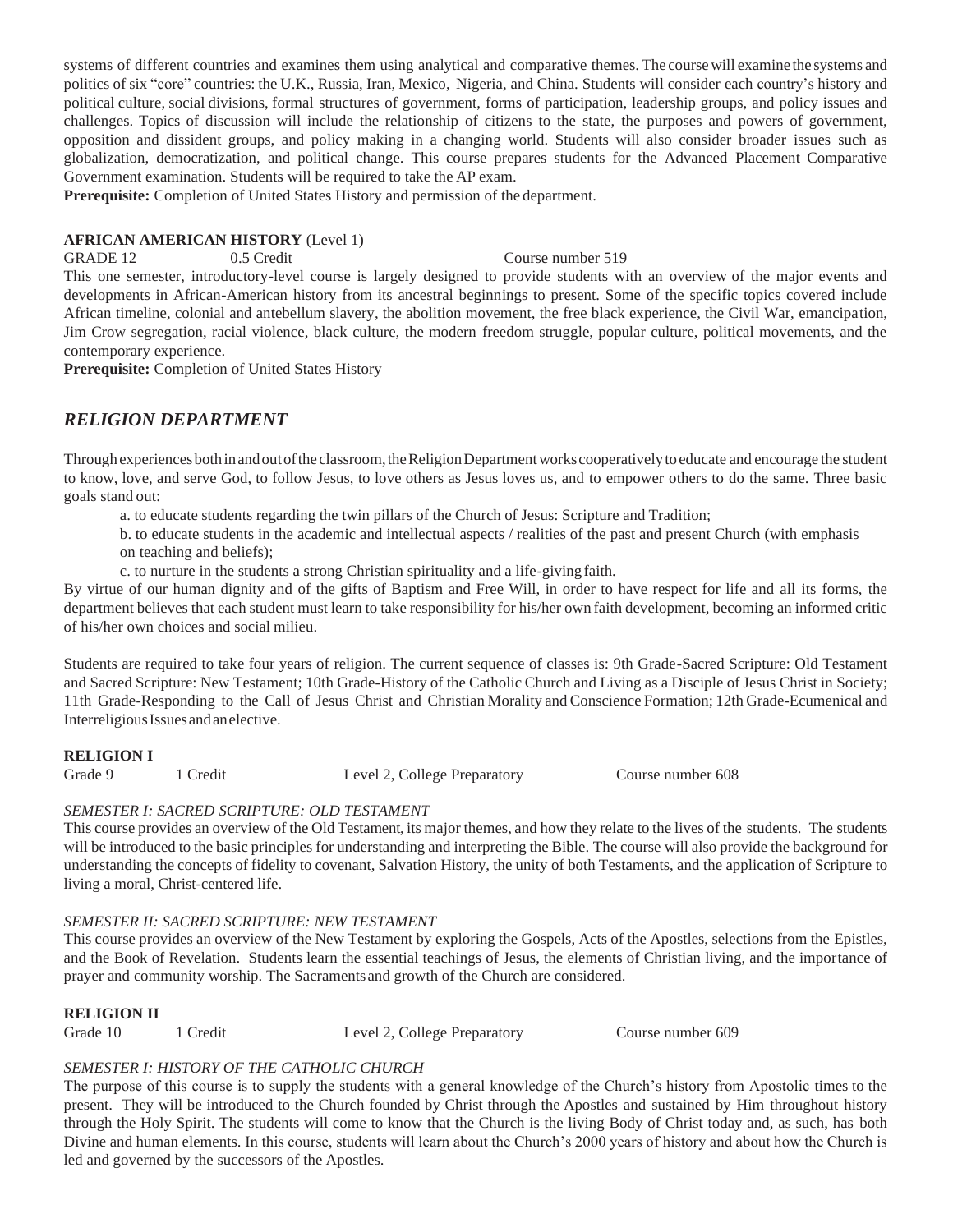#### *SEMESTER II: LIVING AS A DISCIPLE OF JESUS CHRIST IN SOCIETY*

The purpose of this course is to introduce students to the Church's social teachings. In this course, students are to learn how Christ's concern for others, especially the poor and needy, is present today in the Church's social teaching and mission. The Service Project is completed during this course. Completion of the Service Project is required in order to advance to the next grade level.

#### **RELIGION III**

Grade 11 1 Credit 1 1 Credit Level 2, College Preparatory Course number 610

#### *SEMESTER I: RESPONDING TO THE CALL OF JESUS CHRIST*

This course will help students to understand and express the vocations of life: how Christ calls each of us to live a life of holiness. The course will be structured around single life, married life, consecrated life, and ordained life. Students will learn what it meansto live life forthe benefit of others and the value in considering a vocation in service to the Christian community.

#### *SEMESTER II: CHRISTIAN MORALITY AND CONSCIENCE FORMATION*

As Christians, we are challenged daily to embrace the dignity of the human person created in the image and likeness of God. We are called to reflect fully that image by living a virtuous life conformed to Christ. The course will teach the foundations of Christian morality using the Beatitudes and the Decalogue as the key guides in making moral decisions. Topics included in this course are the formation of conscience, the reality and nature of grace, the effects of personal and social sin, the dignity of human sexuality through the study of the Theology of the Body, and the sanctity of all life.

#### **RELIGION IV**

*Senior students must choose to study one of the following special topics along with Ecumenical Issues. This rule does not apply to students chosen to enroll in HILL.*

#### **RELIGION IV SPECIAL TOPICS: DEATH AND DYING**

Grade 12 1 Credit 1 2 2, College Preparatory Course number 616

#### *SEMESTER I: DEATH AND DYING*

Death is an aspect of the gift of human life that is often feared and avoided in our culture. This course will help studentsfocus on the significance of their daily life choices and examine issues and concerns such as gerontology, illness, suffering, grief and euthanasia, faith teaching on extended life, the seamless garment, the Sacrament of the Anointing of the Sick, and the funeral liturgy. Jesus's own experience of death and His Resurrection will be examined. Students who elect this course must have the maturity to address these issues through class participation and projects. Guest speakers will make presentations on a variety of thanatology topics.

*SEMESTER II: ECUMENICAL AND INTERRELIGIOUS ISSUES\** (Please see complete course description below)

# **RELIGION IV SPECIAL TOPICS: CHRISTIAN ETHICS**

Grade 12 1 Credit 1 2 2, College Preparatory Course number 617

#### *SEMESTER I: CHRISTIAN ETHICS*

This course provides an opportunity for the students to confront and analyze, from a perspective of Christian morality, classical theories of ethics, and the complex issues facing young adults today. Issues of personal and social ethics on such topics assexuality, abortion, euthanasia, poverty,and hunger are discussed and researched. Current Papal documents are required readings.

*SEMESTER II: ECUMENICAL AND INTERRELIGIOUS ISSUES\** (Please see complete course description below) **\*ECUMENICAL AND INTERRELIGIOUS ISSUES (**Level 2, College Preparatory)

The purpose of this required course is to help students understand the manner in which the Catholic Church relates to non-Catholic Christians as well asto otherreligions ofthe world. Building on the foundational truth that Jesus Christ established the Catholic Church and entrusted to her the fullness of God's Revelation, the course is intended to help students recognize the ways in which important spiritual truths can also be found in non-Catholic Christian churches and ecclesial communities as well as in non-Christian religions. It is also intended to help students recognize the ways in which other systems of belief and practice differ from the Catholic faith. The richness of the Vatican II documents, the *Decree on Ecumenism and the Declaration on the Relation of the Church to Non-Christian Religions,* will help guide the students in this course.

#### **HONORS RELIGION IV: ACTS (A CHANCE TO SERVE)**

Grade 12 1 Credit Level 1 Course number 618

This honors level course is designed to train leaders for service both within and beyond the school community. It will challenge students to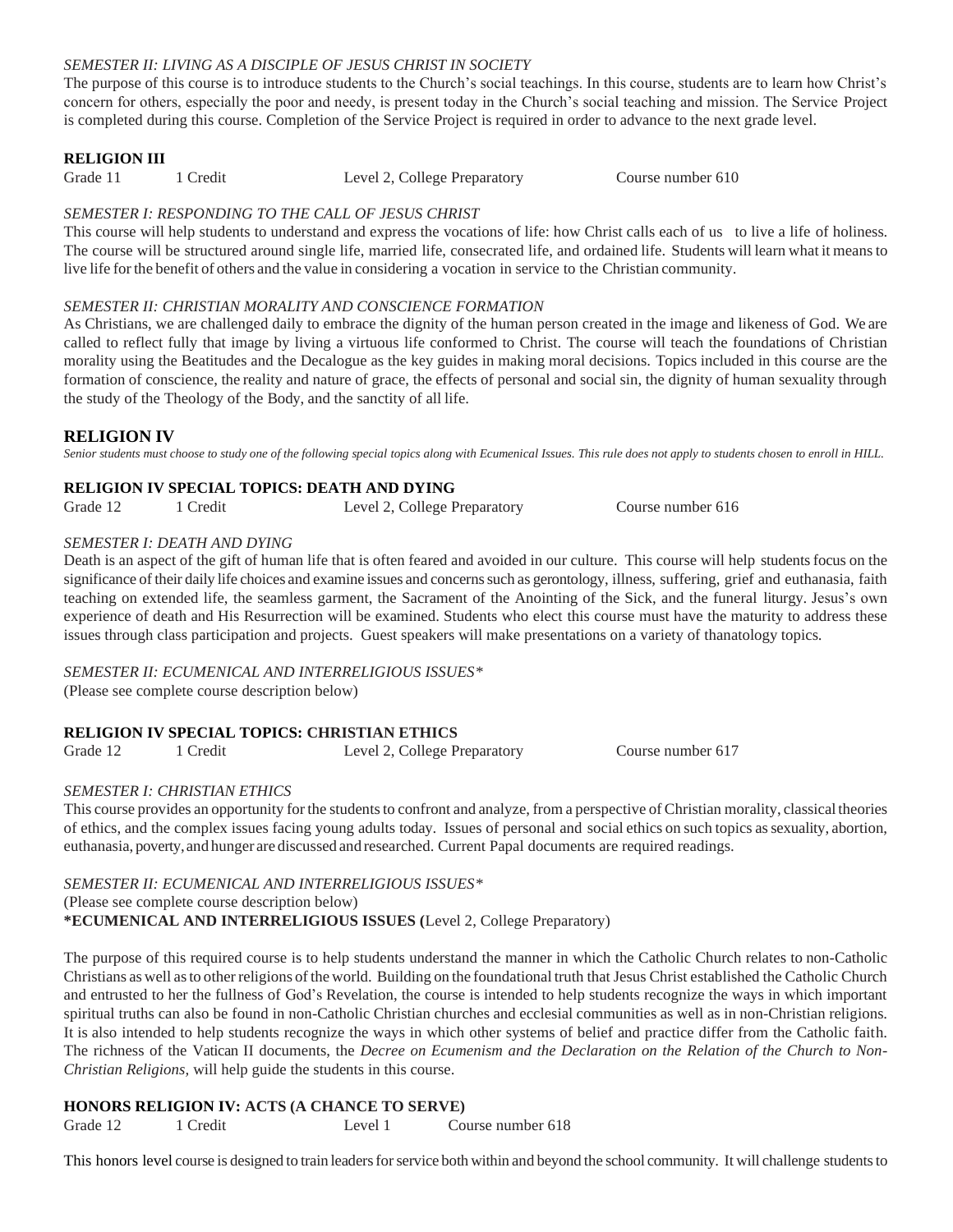discover talents and develop skills to be used for a lifetime of service in church and civic communities. The meaning of ministry and service as well as a study of contemporary Christian leaders and the Church'ssocial teaching will be considered throughout the course. Skills of communication, leadership, and faith sharing will be developed. Leadership activitiesin the school and community, including talksto other classes and on retreats, social action projects, and liturgical planning will be included. Students participate in an outdoor adventure and recreation program course in June. **Prerequisite:** Departmental approval and teacher interview required.

#### **HONORS RELIGION IV: HILL (HONORS INSTITUTE FOR LEADERSHIP IN LIFE)**

Grade 12 1 Credit Level 1 Course number 619

The concept of the Honors Institute for Leadership in Life (HILL) Class is to consider various issues from both a theological and a sociological, historical, and economic perspective. The course consists of two parts: *Virtuous Leadership* and *Modern Challenges to the Catholic Faith*. The course seeks to answer: How do you be Catholic and political? How do we as Catholics evangelize or spread the faith in a time where people don't care about religion? Why is religion used to support terrorism or hatred? How can we use our faith to respond to this as Catholics? How should we deal with the sex abuse scandal in the Church when it is so serious and so wrong, especially Church leaders covering up the scandal? What is the ideal economy for the Church to support? How does the Pope deal with issues as a spiritual and world leader? What responsibility does the Church have to intervene and try to stop problems such as North Korea, Iran, the Israel-Palestinian Conflict, ISIS, refugees etc.? What has been the history of the Church in the 20th and 21st centuries? How has the Church addressed issues like globalization, technology, and poverty from a historical, philosophical, and theological perspective?

**Prerequisite:** Departmental approval and teacher interview required

# *PERFORMING ARTS DEPARTMENT*

The Performing Arts Department offers courses that provide a variety of experiences for all abilities of musical, dance, or artistic backgrounds. These courses are designed for students who wish to pursue the arts as a hobby as well as those planning a career in the fine or performing arts. Some of the courses are open to all students; others require a special audition/portfolio for membership.

#### **THEATER ARTS**

Grades 9, 10, 11, 12 1 Credit Course number 808

The goal of this course is to give students a thorough introduction to acting, musical theater, and stage production.

Students will study improvisation, character development, action, and intention through games, scene work and other acting exercises. Students will watch various performances and analyze the work of master actors, responding with written analysis. There are no required texts, though students will occasionally have the opportunity to select their own scene work. Excerpts from Respect for Acting by Uta Hagan will be studied in addition to other relevant materials at the discretion of the teacher. This course may be repeated for elective credit.

The Musical Theatre unit offers an opportunity for students who wish to focus on the multidisciplinary craft of musical theatre. The class explores the art-form from a historical perspective while allowing the student to grow as storytellers through personal coaching, ensemble work, and self-discovery.

Students will analyze and perform elements of musical theatre through artistic interpretation and execution.

The Stage Craft unit will explore the fundamentals of scenic, lighting, and sound design, as well as the methods and equipment used in executing those designs. This class will include hands on work with tools and stage hardware, as well as lighting and sound equipment.

#### **CONCERT BAND** (Level 2) Grades 9, 10, 11, 12 1 Credit Course Number 800

The Concert Band consists of brass, woodwind, and percussion instrumentalists who have reached an inter- mediate level in technique and musicianship. This course develops elements of performance, as well as the basic principles of ensemble playing, instrument technique, listening skills and music theory within the context of rehearsing music of various styles and historical periods. Repertoire includes works for band that serve to prepare the students for admission into the Wind Ensemble. Some of the year is spent studying chamber music, and students may be broken into smaller musical groups. This group performs at school concerts and graduation ceremonies, and there is a trip to a music festival every year. Some after-school and evening rehearsals may be required. Meets four days per week

**Prerequisite**: Permission of the instructor and a grade of B or better is required to repeat Concert Band.

**HONORS WIND ENSEMBLE** (Level 1)

Grades 9, 10, 11, 12 1 Credit Course Number 801

The Wind Ensemble is a select group of students who are highly motivated and seriously interested in instrumental music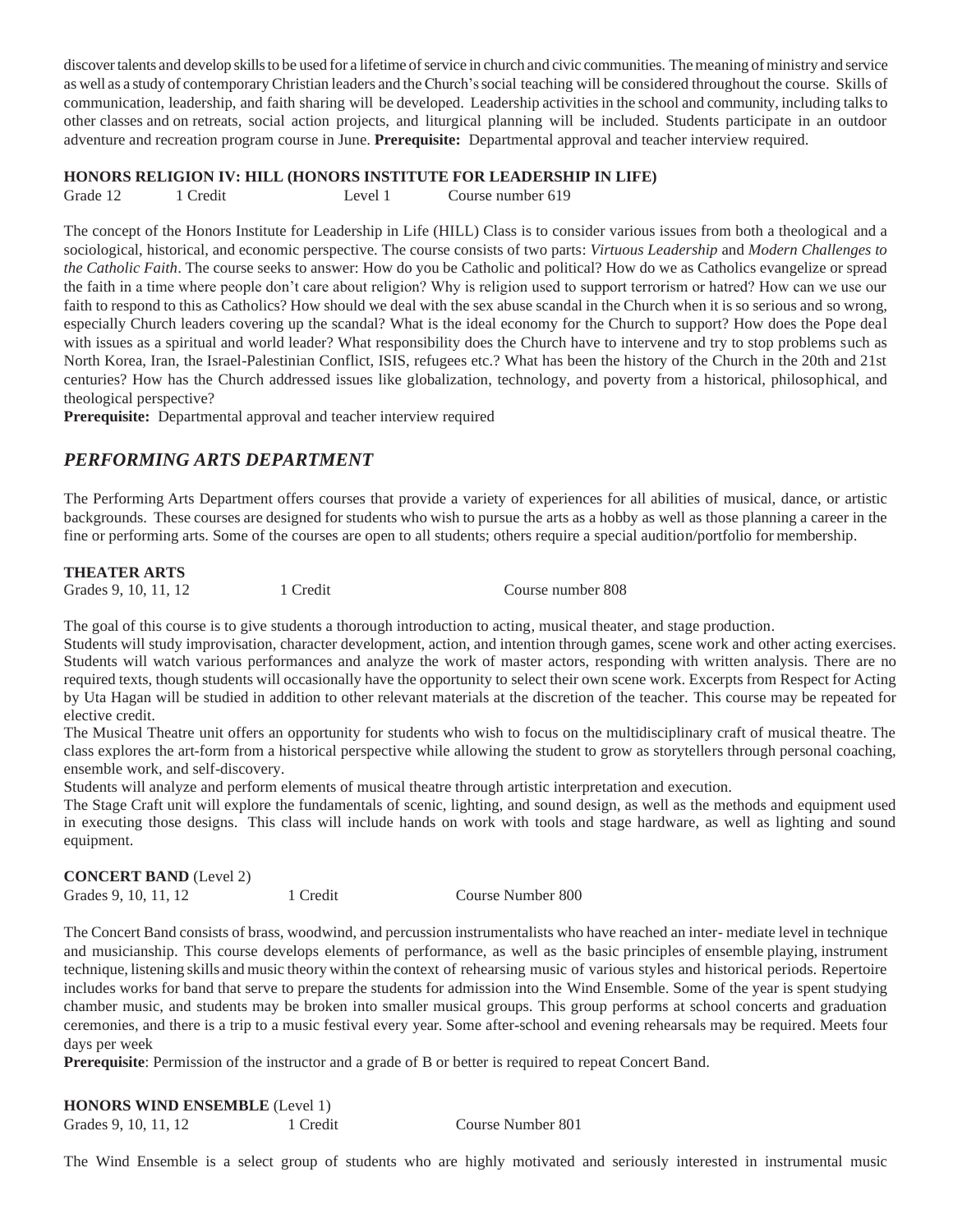performance. Students develop knowledge and skill in ensemble balance, toneproduction, repertoire study, and historical information to promote a high level of musicianship through performance with a strong foundation in the fundamentals of music. The Wind Ensemble performs advanced literature through- out the school year at school functions such as concerts, in-school assemblies and special events, including graduation ceremonies. Some after-school and evening rehearsals may be required. Meets four days per week

**Prerequisite:** Placement is audition-based. Seating, part, and instrument assignment will be determined based on the needs of the group and the ability of the student. Students are expected to provide their own instrument. Private lessons are highly recommended. Wind Ensemble may be repeated for credit. A grade of A- or better is required to repeat Wind Ensemble, and students may need to reaudition every year.

#### **ADVANCED JAZZ BAND (Northwest Catholic Big Band)** (Level 1)

Grades 9, 10, 11, 12 1 Credit Course Number 803

The Advanced Jazz Band is a highly developed performance ensemble consisting of standard big band instru- mentation. This group rehearsestwo nights per week at the director's discretion. This course is a continuation of topics covered in the Jazz Ensemble. Students will study more difficult jazz literature and are expected to implement higher-level improvisatory technique. Participation at school concerts, assemblies, Celebrate! West Hartford and other activities throughout the year is mandatory. Membership in the Concert Band, Wind Ensemble, String Ensemble, or Chorus is required. Meets two evenings per week

**Prerequisite**: Placement is audition-based. Seating, part, and instrument assignment will be determined based on the needs of the group and the ability of the student. Students are expected to provide their own instrument. Private lessons are highly recommended. Advanced Jazz Band may be repeated for credit. A grade of A- or better is required in order to repeat Advanced Jazz Band, and students may need to re-audition every year.

**STRING ENSEMBLE** (Level 2)

Grades 9, 10, 11, 12 1 Credit Course Number 806

String Ensemble is a select group of string players who are highly motivated and seriously interested in studying chamber music. Some after-school and evening rehearsals may be required. Participation in school concerts is required. Meets three days per week **Prerequisite**:An audition isrequired. Students are expected to provide their own instruments. Private lessons are highly recommended. String Ensemble may be repeated for credit.

**ADVANCED STRING ENSEMBLE** (Level 1)

Grades 9, 10, 11, 12 1 Credit Course Number 807

Advanced String Ensemble is a select group of advanced string players who are highly motivated and seriously interested in playing chamber music at an advanced level. Some after-school and evening rehearsals may be required. Participation in school concerts and outside adjudications is required. Meets three days per week

**Prerequisite**: An audition is required. Students are expected to provide their own instruments. Private lessons are strongly recommended. Advanced String Ensemble may be repeated for credit.

**MUSIC THEORY I** (Level 2) Grades 9, 10, 11, 12 0.5 Credit Course Number 802

Music Theory I is intended to give serious music students an opportunity to learn the topics covered in the first semester of a college course in music theory. This course is divided into analysis, keyboard training, ear training, sight singing, and written notation. Music Theory I is strongly recommended for any student considering a college major or minor in music. It is a prerequisite for AP Music Theory. Meets daily for one semester

**Prerequisite:** Consent of instructor.

**ADVANCED PLACEMENT (AP) MUSIC THEORY** (Level 1) Grades 11, 12 1.0 Credit Course number 720

AP Music Theory prepares students to take the AP Music Theory examination. This course includes harmonic analysis, keyboard technique, ear training, sight singing, and written notation. AP Music Theory is strongly recommended for any student considering a college major or minor in music. Students are required to take the AP examination. Meets five days per week **Prerequisite**: Music Theory I (719) with a grade of B or better or placement exam and consent of instructor.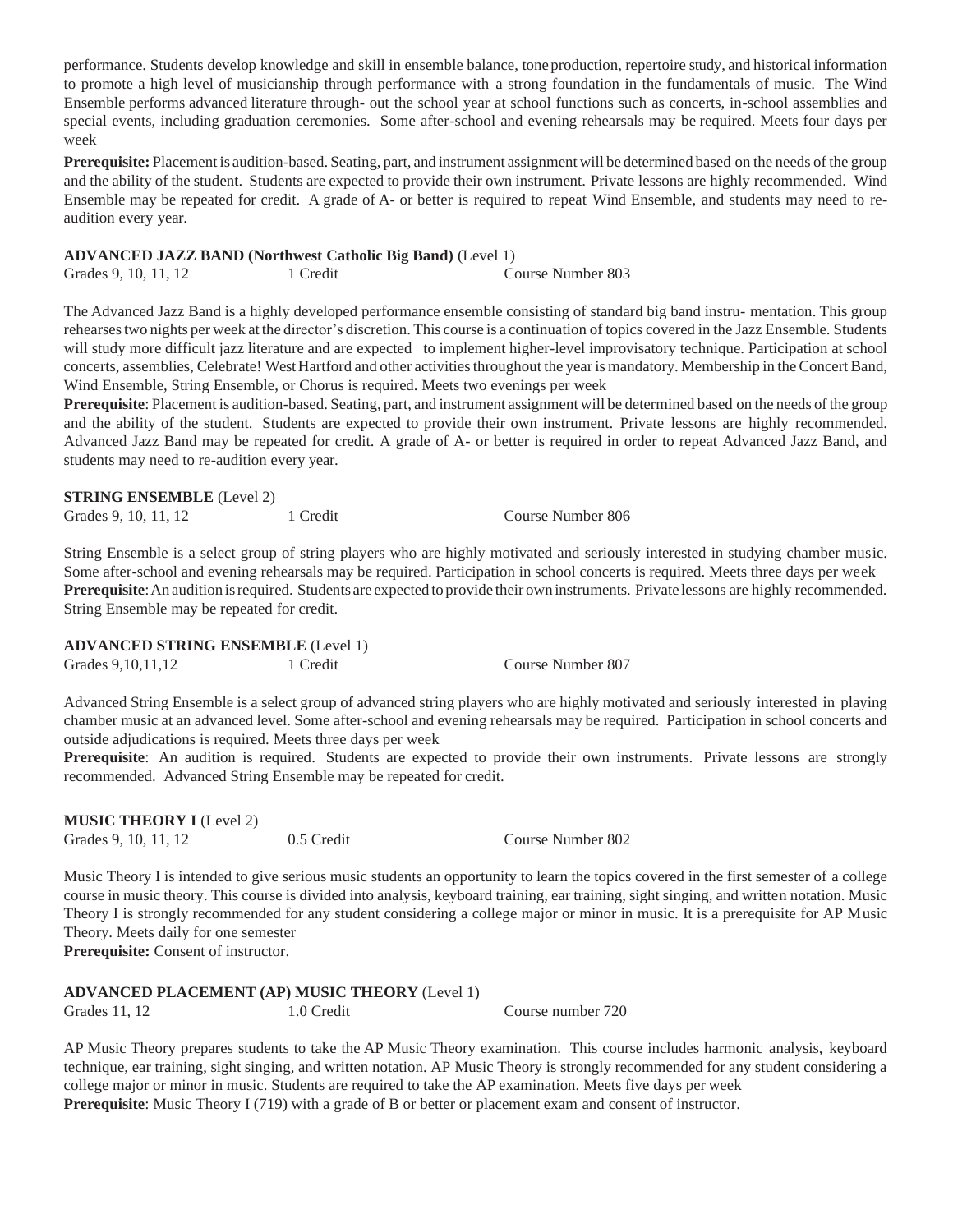**CHAMBER CHOIR** (Level 2) Grades 9, 10, 11, 12 1 Credit Course Number 798

This is a course in choral singing, vocal technique, listening skills, and music theory within the context of rehearsing music for performance. Course requirements include participation in the Christmas and Spring Concerts. Open to men and women. Meets 3 Days per Week

**Prerequisite:** Consent of instructor after audition.

**HONORS CONCERT CHOIR** (Level 1) Grades 9, 10, 11, 12 1 Credit Course Number 797

This is an advanced level course in choral singing, vocal technique, listening skills, and music theory within the context of rehearsing music for performance. Course requirements include participation in the Christmas Concert, Spring Concert, Graduation Ceremony, and other selected performances throughout theyear. Open to men and women. Meets 4 Days Per Week. **Prerequisite:** Audition and consent of instructor.

| <b>JAZZ CHOIR</b> (Level 1) |          |                   |
|-----------------------------|----------|-------------------|
| Grades 11, 12               | 1 Credit | Course Number 804 |

This group is an advanced level choral ensemble. The Jazz Choir focuses on a repertoire of challenging jazz vocal music with concentration on a cappella and vocal improvisation. Vocaltechnique, listening skills, music theory, andmusic history isstressed within the context of preparation for performances and adjudications. This group performs at Christmas and Spring Concerts, the Berklee College of Music High School Jazz Festival, special events and tours. Meets 1 Day / 2 Evenings Per Week. **Prerequisite:** Audition

### *VISUAL ARTS DEPARTMENT*

In the Visual Arts, courses in a variety of media and disciplines are offered to provide the best studio and academic background for students. These courses are taught in a state of the art studio environment with the finest materials and computer technology available. This curriculum emphasizes the merging of traditional techniques and media with the technology of the future. The sequence of visual arts classes is Introduction to Visual Arts, Drawing and Painting, Design and Sculpture, Visual Arts Studio, and APArt Studio.

#### **ART I - INTRODUCTION TO VISUAL ARTS** (Level 2)

| Grades 9, 10, 11, 12<br>1 Credit |  | Course Number 809 |
|----------------------------------|--|-------------------|

A semester long course that introduces the basic foundations of the visual arts. Students will explore a variety of artistic media including drawing, painting, animation, and design. Students will be introduced to the studies of Art History and ArtCriticism.

#### **ART II - DRAWING AND PAINTING** (Level 2)

A year-long course that emphasizes drawing as the fundamental language for the visual arts. Students will experiment in depth with a variety of drawing and painting techniques both traditional and non-traditional. Art History and Art Criticism are emphasized through the development of critical thinking and writing skills as applicable to fine art disciplines. Prerequisite: Introduction to Visual Arts with a B and portfolio review of ten pieces.

**ART III - DESIGN AND SCULPTURE** (Level 2)

Grades 11, 12 1 Credit Course Number 744

A year-long course that emphasizes design and sculpture techniques. Students will experiment with a variety of two and threedimensional design and sculpture processes for communication and defining space and form. Development of computer skills though graphic design applications is strongly emphasized. Art History and Art Criticism are emphasized through the development of critical thinking and writing skills as applicable to fine art disciplines.

Prerequisite: Drawing and Painting and portfolio review of twenty 2-D pieces.

# **ART IV - ADVANCED VISUAL ARTS STUDIO** (Level 1)

Grade 12 1 Credit Course Number 745

An advanced studio art class designed for students who are highly motivated and seriously interested in the arts. Students must have demonstrated unique perceptual ability through the quality (formal and technical), concentration, and depth of expression in their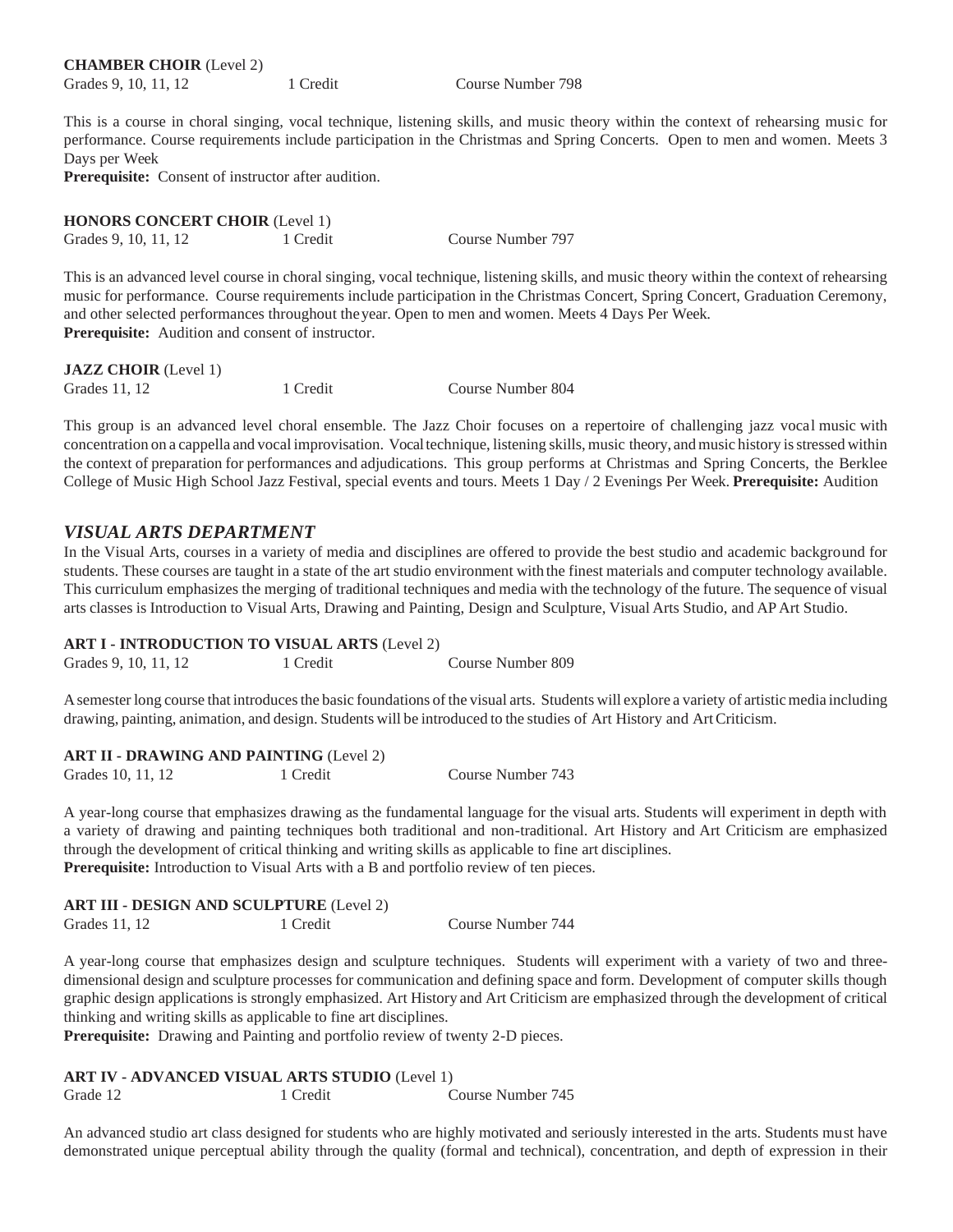work. The course outline is individualized to the particular student. Art History and Art Criticism are emphasized through the development of critical thinking and writing skills as applicable to fine art disciplines.

**Prerequisite:** Design and Sculpture, portfolio review of four sculptural pieces and twelve design pieces, and teacher's approval.

### **ADVANCED PLACEMENT STUDIO ART** (Level 1)

```
Grades 11, 12 1 Credit Course Number 748
```
The Advanced Placement Studio Art Program enables highly motivated students to do college level work while still in high school. AP Studio Art candidates submit a portfolio of work for evaluation in early May to the College Board. Guidelines have been designed to accommodate varieties of interests and approaches to art but must include the following three areas: quality, concentration, and breadth. Students must be able to work independently and meet deadlines. Preparation of art pieces will require considerable time outside of class. Students will begin work on concentration at home during the summer prior to the beginning of the course. Students applying for this course must have completed portfolio pieces for the quality (four) and breadth (twenty) sections prior to the beginning of the course. This class may be repeated for credit.

**Prerequisite:** Drawing and Painting, Design and Sculpture, portfolio review, teacher interview, and approval required.

PLEASE NOTE: In order to submit a portfolio to the College Board, students are required to have slides taken of their artwork. There is an additional fee for students wishing to take their slides at NWC. Students are also required to submit a set of his/her slides to the Art Department to establish a collection for theprogram.

**CRAFTS I: FUNCTIONAL ART AND CULTURE** (Level 2)

Grades 9, 10, 11, 12 0.50 Credit Course Number 753

This is a semester-long course that introduces both traditional and contemporary functional art. Production of artwork is framed in the research and exploration of disparate cultures and their treatment and traditions of specific art media. Materials may include ceramics, block printing, mask-making, jewelry, and paper. Methods to create both functional as well as beautiful objects will be explored.

#### **CRAFTS II: FUNCTIONAL ART AND CULTURE** (Level 2)

Grades 9, 10, 11, 12 0.5 Credit Course Number 757 Prerequisite: Crafts I: Functional Art and Culture

Crafts II is designed for students who are invested in further expanding their knowledge and experience of functional art and culture. Students will continue developing both their appreciation of functional art and their knowledge of the diverse forms and materials used to solve the utilitarian needs of a variety of cultures, both past and present. Through art-making experiences students will become more aware of how a culture's art is influenced by geography, culture, and social and historical events. Students will explore three-dimensional processes with various materials such as paint, clay, fabric, plaster, wood, and yarn using traditional and nontraditional constructive techniques. Emphasis will be placed on refining the skills they developed in Crafts I to produce work that is more complex and developed.

# **DIGITAL PHOTOGRAPHY AND DIGITAL DESIGN** (Level 2)

Grades 10, 11, 12 1 Credit Course Number 811

Using the Elements of Art and Principles of Design as a foundation, students will spend the first half of the year learning the components of a camera, as well as creating photographs that exemplify the elements and principles of art. Through the use of cameras and computers students will be exposed to multiple design resources, software, and applications of media. They will use the Adobe Suite programs to edit, retouch and manipulate their images. During the second half of the year, students will focus on the principles of design in regard to typography, text effects, logo design, advertising skills, print layouts and product design. The end objective is for students to create a personalized portfolio or business website.

Professional communication skills and practices, problem-solving, ethical and legal issues, and the impact of effective presentation skills are discussed in this course to prepare students for college and ultimately their career. Employability skills are integrated into activities, tasks, and projects throughout the course standards to provide them with the skills required by businesses in a variety of fields. **Prerequisite:** Introduction to Visual Arts

# *PHYSICAL EDUCATION DEPARTMENT/ WELLNESS PROGRAM*

**HEALTH AND WELLNESS** (Level 2, College Preparatory) Grade 11 0.50 Credit Course number 980

*REQUIRED FOR GRADUATION* The program stresses the growth and development of sound physical and mental health through an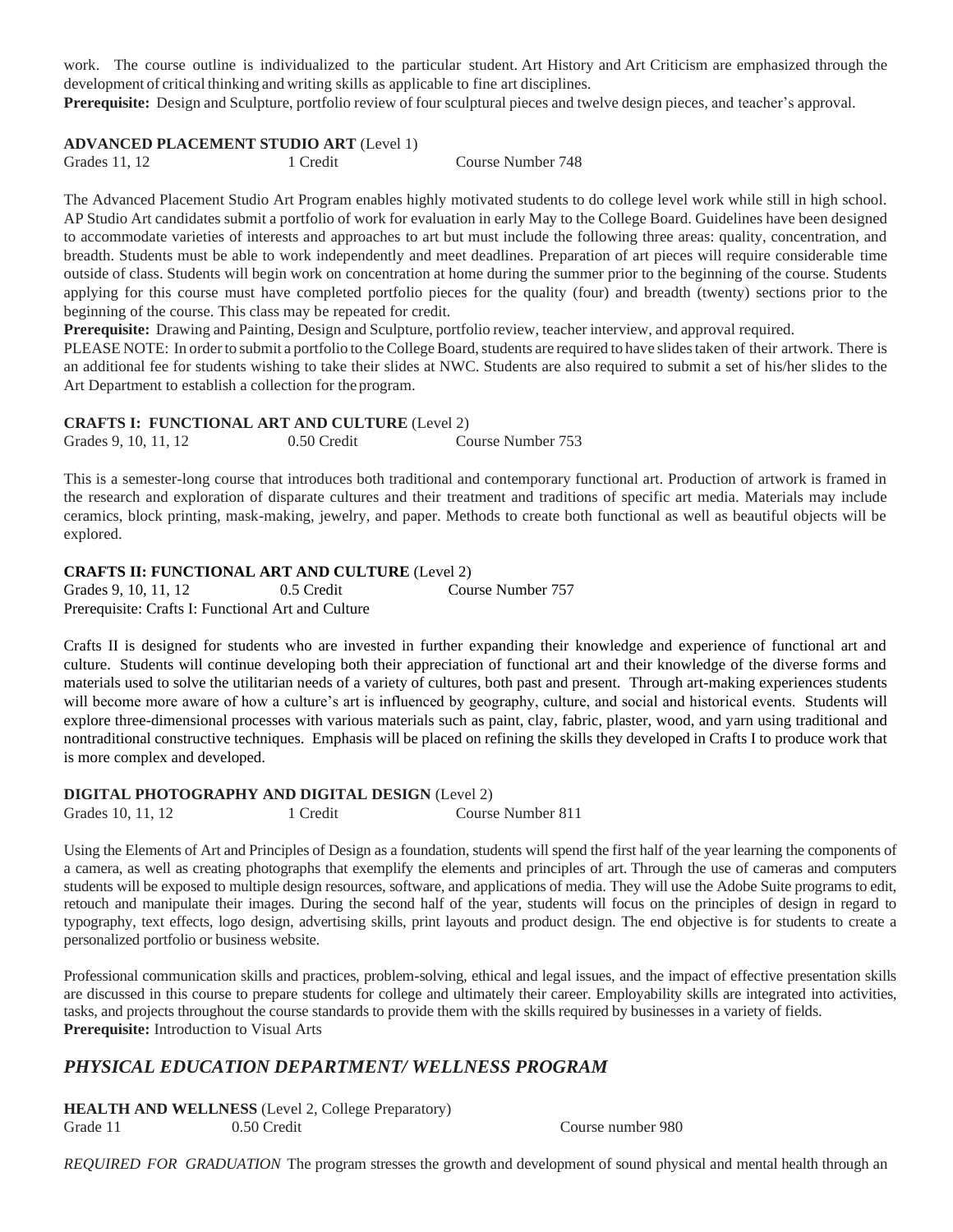examination of nutritional practice, drug and alcohol education, sex education, mind, and emotional maturation. The program is designed to meet the needsfor health education at an early teenage level. Visual aids, such as videos, films, and slides are used extensively, and in addition, several speakers are brought in to lecture on dealing with health problems.

**PHYSICAL EDUCATION** (Level 2, College Preparatory)

Grades 9, 10, 11, 12 0.50 Credit Course number 916

The physical education program is designed to promote a positive attitude toward fitness which will contribute to the well-being of the whole person. A combination of team play and individual activities will be integrated with the use of the fitness center. The fitness center provides an opportunity for training programs which can be introduced and expanded with each student. The fitness center is user-friendly with free weights, universal, and cardiovascular machines to meet the needs of all students. It is a goal of the physical education program to have the use of team play and personal fitness lead to the student's desire to continue his or her own fitness program in the future.

# *TECHNOLOGY PROGRAM*

**INTEGRATED TECHNOLOGY** (Level 2, College Preparatory) Grade 11 0.50 Credit Course number 359

*NOTE: Students who score 85% or better on the Technology Skills Placement Test will receive credit for this course.*

Through the use of technology to enhance our program, students will learn the basics of computers to support classroom instruction. Practical training using the iPad will include digital access to textbooks and applications. In addition, the course will address the key issues of internet safety, privacy and security, reliability of online information, cyberbullying, information literacy, digital footprints and reputation, and intellectual property in the digital world. Students will learn and apply basic skills in word processing, spreadsheets, and presentations through knowledge in Microsoft Office and Google Suite to thoroughly complete assignments and enhance organizational skills. Technology related topics in mathematics, English, science, and the arts will be integrated throughout the lessons.

### **COMPUTER PROGRAMMING** (Level 2)

Grades 10, 11, 12 0.50 Credit Course number 351

This is a semester course designed to familiarize the student with the fundamental concepts of computer programming in the Java language. Mainly a "hands on" course, topics to be introduced include algorithms, programming methodology, and data structures. It includes writing and executing programs on the computer, and mathematical applications of these techniques. This course is a prerequisite for AP Computer Science

**Prerequisite**: This course is open to students who have completed Algebra I (any level) with a C or better. Ability to work independently and/or to spend time in the computer lab beyond class times is required. Teacher recommendation is required.

**ADVANCED PLACEMENT COMPUTER SCIENCE** (Level 1) Grades 11, 12 1 Credit (AP Test Fee: See page 6) Course number 355

This is a year-long course in algorithms, programming methodology, and data structures using the JAVA language. The curriculum will be guided to a large extent by the Course Description of the College Board Advanced Placement Examination in Computer Science (A). Students will be required to take this exam in the spring.

**Prerequisite:** The course is open to students who have completed Computer Programming (351) with a B or better, or demonstration of programming competency on a placement test. Ability to work independently and/or to spend time in the computer lab beyond class times is required. Teacher recommendation is required.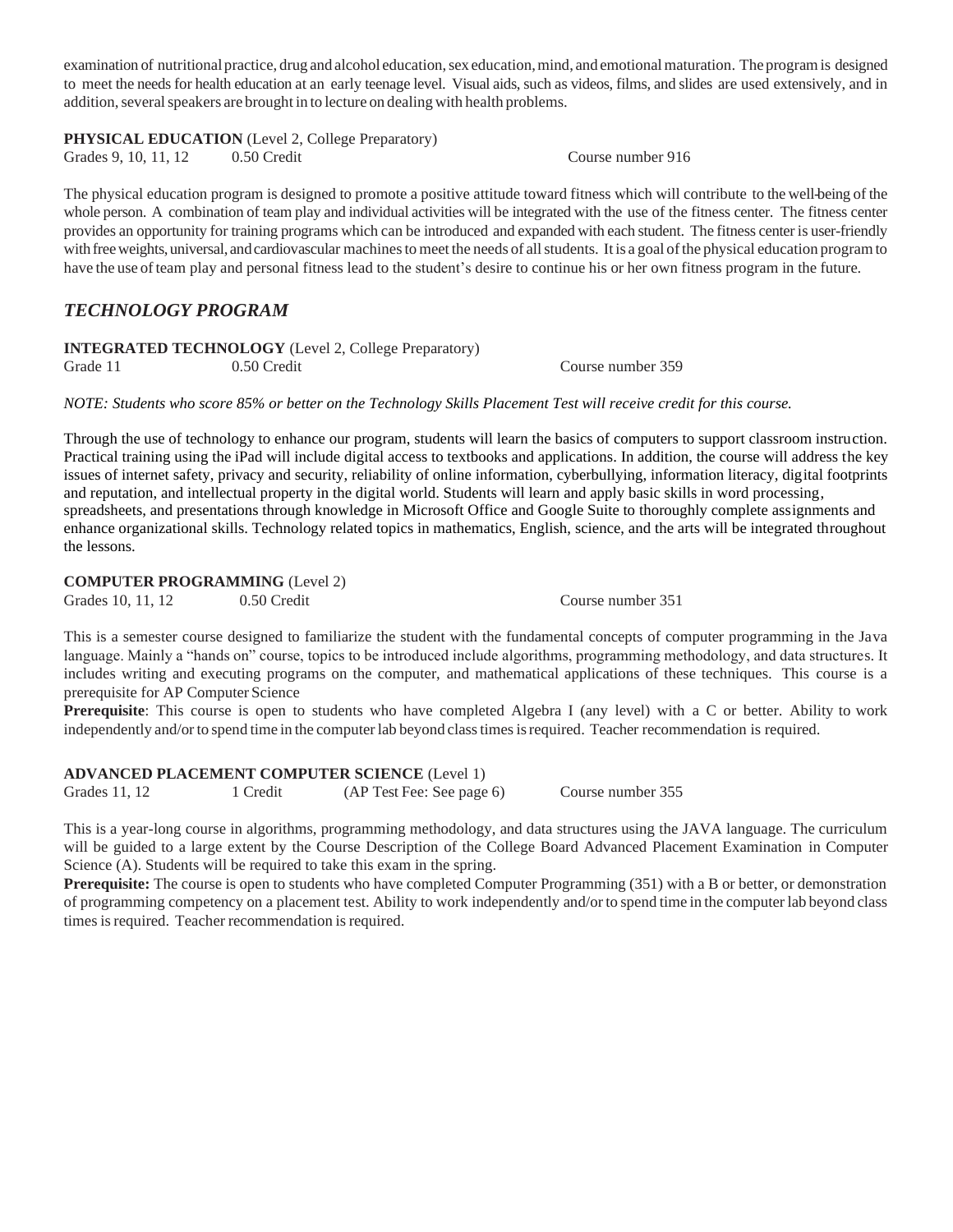# *DUAL CREDIT COURSES, COLLEGE COURSES, AND EARLY COLLEGE CREDIT*

Advanced students are offered the opportunity to take college courses at area college campuses, through our online program, or through approved Early College Credit courses at NWC. Applicants for this program must have the approval of parents and the Principal.

These courses incur additional fees. Please speak to your school counselor for more information.

### **ONLINE DUAL CREDIT:**

- Environmental Science
- Christianity and Western Civilization
- Principles of Accounting
- Accounting Principles
- Art Appreciation
- Ethnic and Minority Issues
- Explorations in Social Work
- Intro to Business
- Intro to Media Writing
- Intro to Criminal Justice
- Intro to Philosophy
- Philosophy: The Examined Life
- Logic
- Principles of Marketing

### **CAPITAL COMMUNITY COLLEGE: COLLEGE CAREER PATHWAYS COURSES**

Certain courses are available for Sophomores, Juniors, and Seniors to take for college credit through Capital Community College. Please see the school counseling office for more details.

### **UNIVERSITY OF ST. JOSEPH CHALLENGE PROGRAM**

Certain 100 and 200 level courses are available for Juniors, and Seniors to take for college credit through the University of St. Joseph. Spots for USJ courses are limited, and there is an application process for acceptance into the USJ Challenge Program. Tuition is free for the first class, but students are responsible for the cost of books. Students must be ages 16-18. Students are only allowed to take one USJ Challenge Program course at a time. Please see the school counseling office for more details.

# *ONLINE ELECTIVE COURSES*

The following elective options are available for students to take online. These courses incur additional fees. Please see your school counselor for more information.

- Advanced Placement Art History
- Digital Information Technology
- Forensic Science
- Game Design
- Introduction to Social Media
- Leadership Skills Development
- Mobile App Programming
- Music Appreciation
- Personal and Family Finance
- Theater, Cinema, and Film Production